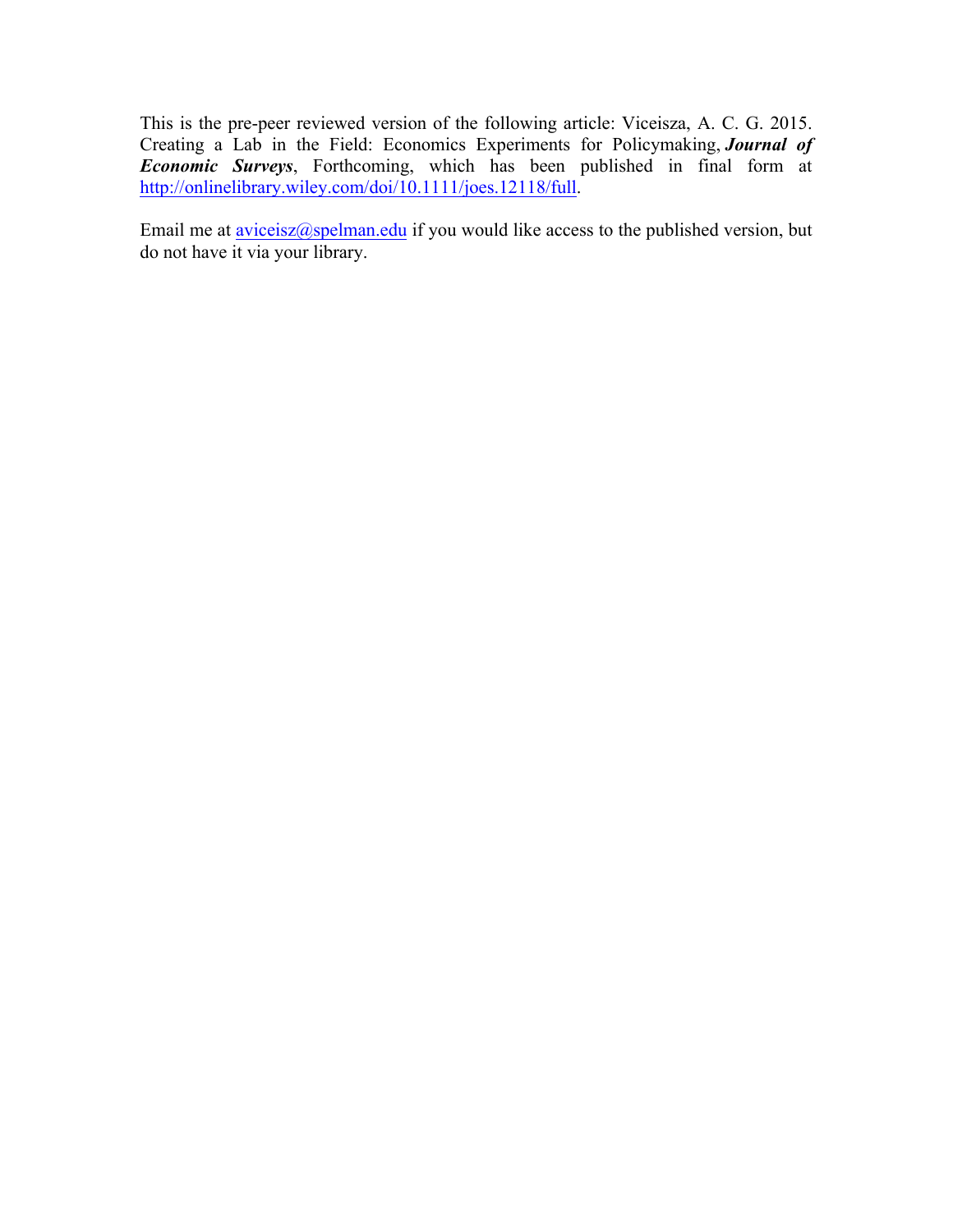# Creating a Lab in the Field: Economics Experiments for Policymaking

Angelino C. G. Viceisza Spelman College

August 26, 2013

#### Abstract

In this article I focus on the role that lab-like field experiments (LFEs), particularly when conducted in rural areas of developing countries, play in informing policymaking. Using specific examples, I identify four main purposes of LFEs: (1) to test theories or heuristic principles; (2) to identify and estimate parameters associated with characteristics; (3) to explore the structural nature of parameters derived from empirical methods including other types of experiments; and (4) to assess methodological difficulties associated with LFEs and how these can impact parameter estimates. I address the importance of generalizability for LFEs that are intended to inform policymaking and in the process, emphasize the complementary role between LFEs and other empirical methods, in particular other experiments. Finally, I discuss 19 basic principles and eight practical aspects to keep in mind when conducting LFEs; I also suggest three future directions. JEL Codes: C9, O1.

Keywords: lab-like field experiment, development, policymaking.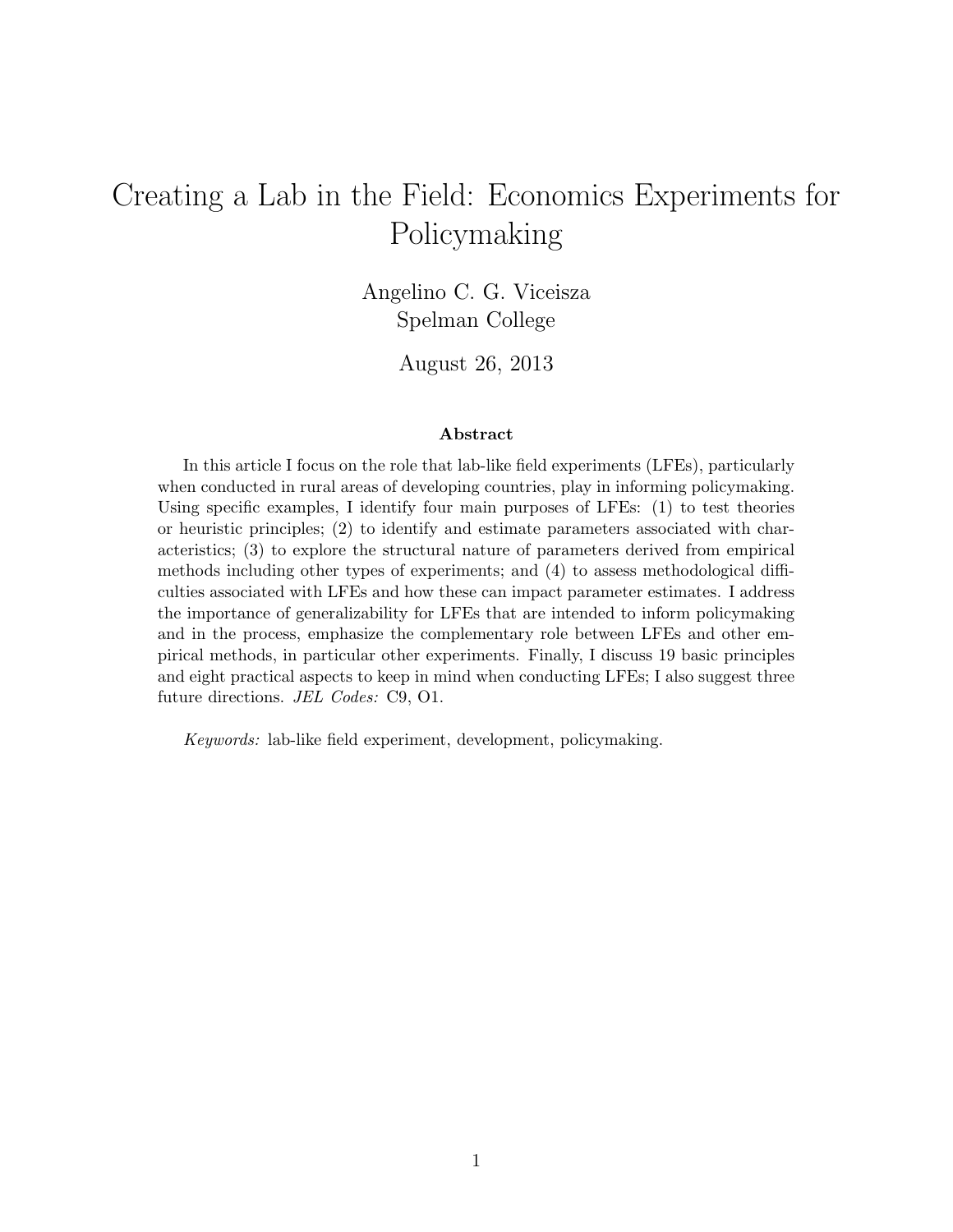### 1 Introduction

The experimental methodology has gained extensive popularity in economics, particularly in recent decades (see for example discussions by Smith, 1987; Burtless, 1995; Heckman, 1995; Banerjee and Duflo, 2009; Levitt and List, 2009, and the references within). However, no fame goes without controversy. While experiments have been appreciated for their contributions to the research process (see former references as well as Falk and Heckman, 2009; Banerjee and Duflo, 2010; Imbens, 2010; Camerer, 2011; List, 2011), cautions have been placed on the parameters they (can) estimate as well as their generalizability (see for example Deaton, 2010; Heckman, 2010; Al-Ubaydli and List, 2012).

In this article, I focus on the role that lab-like field experiments (LFEs), particularly those conducted in rural developing country contexts, can play in the scientific and policymaking process. To be more concrete what we mean by LFEs, consider the taxonomy proposed by Harrison and List (2004), which covers the spectrum of experiments from the laboratory to the field. They describe conventional laboratory (lab) experiments as those that employ a standard subject pool of students, an abstract framing, and an imposed set of rules and classify field experiments into (1) artefactual field experiments (AFEs), which are the same as lab experiments except that they draw non-student participants from the field environment of interest; (2) framed field experiments (FFEs), which are the same as AFEs except that they have field context in the commodity, task, stakes, or information set; and (3) natural field experiments (NFEs), which are the same as FFEs in which subjects make decisions in their day-to-day environment, but different because subjects do not know that they are in an experiment. LFEs comprise AFEs and those FFEs that are identical to AFEs except for the task being framed in a field context. So, LFEs maintain the nature of lab experiments by having subjects perform laboratory tasks, but are field experiments in the sense that they draw subjects from and create a laboratory in the field.<sup>1</sup> In the terminology of Charness et al. (2013), I focus on the so-called "extra-laboratory experiments".

I focus exclusively on LFEs, particularly those conducted in developing country contexts, because of three primary reasons.

First, it seems that traditionally conventional lab experiments and field experiments that study behavior in naturally occurring settings (that is, certain FFEs such as RCTs and NFEs) have received more attention than LFEs. Consider two examples that illustrate this point. At the conceptual level, recent debates on 'generalizability' seem to have mainly focused on lab experiments on the one hand (see for example Levitt and List, 2007; Falk and Heckman, 2009; Camerer, 2011) and on RCTs on the other hand (see for example Banerjee and Duflo, 2009, 2010; Imbens, 2010; Deaton, 2010; Heckman, 2010).<sup>2</sup> At the more practical level. while how-to's for conducting lab experiments and RCTs exist (see for example Davis and Holt, 1993; Friedman and Sunder, 1994; Duflo et al., 2007), to my knowledge, no equivalent reference exists for LFEs, other than my own recent discussion (Viceisza, 2012).

Second, the use of LFEs to explore research questions, particularly in development contexts, seems to be growing relatively fast. As will become clearer throughout the article, LFEs are not only being used for their stand-alone contribution to the research process, but also because of their complementary role in informing the scientific and policymaking processes. In fact, this illustrates a broader point that has been made in the literature regarding the complementary role of different classes of experiments (see for example Camerer, 2011;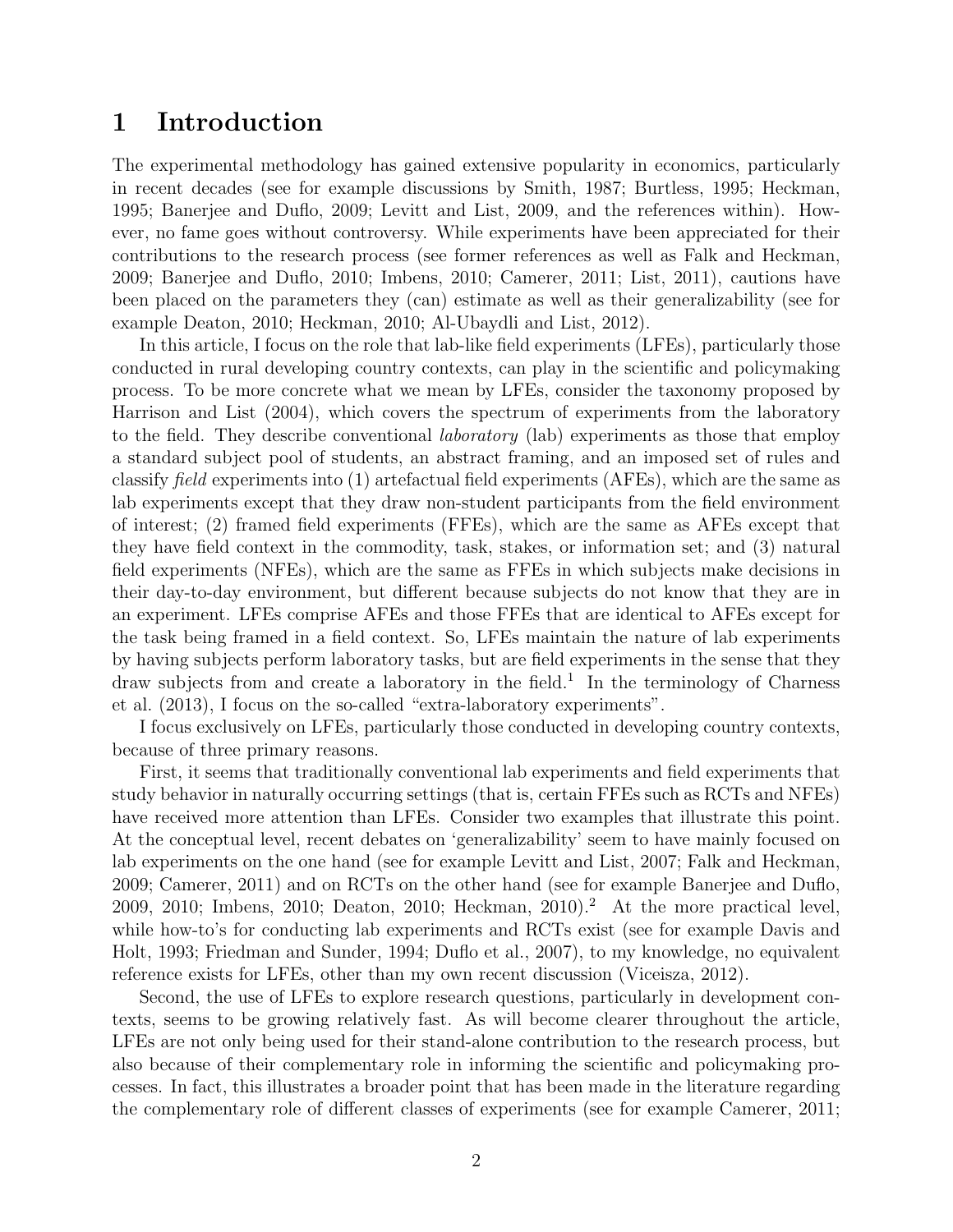Al-Ubaydli and List, 2012). So, now seems like a good time to discuss some issues related to LFEs and formulate a forward-looking perspective.

Third, one could claim that LFEs conducted in developing countries, more so than when conducted in other contexts, are targeted towards informing policymaking. So, certain issues such as generalizability can be argued to be of greater concern than when dealing with a conventional lab experiment.

The remainder of the article is organized as follows. Next, I discuss how LFEs can contribute to the scientific and policymaking processes. While I support the discussion by means of examples, the article is not intended to be a complete review of the literature. The set of examples is selected to illustrate certain key arguments. I then address the extent to which generalizability (sometimes also referred to as external validity) is a concern for findings derived from LFEs. I continue with a discussion of 19 basic principles and eight practical aspects to keep in mind when conducting these types of experiments. I conclude by providing a forward-looking perspective on the direction in which the literature is/should be headed.

### 2 Contributions of lab-like field experiments

In this section, I discuss four non-mutually exclusive purposes for conducting LFEs. The discussion is based on a review of selected studies that report LFEs conducted in developing country contexts. As shall become evident, LFEs are not only useful because of their standalone contribution to the research and policymaking process, but also because of how they complement other types of approaches, in particular other types of experiments.

Table 1 provides an overview of some studies that report LFEs. Four primary, nonmutually exclusive purposes for conducting these types of experiments emerge:<sup>3</sup>

Purpose 1 To test explicitly developed models (theories) or heuristic principles.<sup>4</sup>

- Purpose 2 To elicit, or more precisely, identify and estimate parameters associated with, characteristics that may have traditionally been considered 'unobservable' such as preferences, beliefs, and social norms.
- Purpose 3 To explore the 'structural' nature of parameters derived from other types of empirical methods, particularly RCTs, NFEs, and LFEs conducted with purposes 1 and 2. Some parts of the development literature have also termed this 'to explore (behavioral) mechanisms underlying treatment effects' or 'to assess heterogeneous treatment effects'.
- Purpose 4 To identify and resolve the methodological complexities associated with conducting LFEs and where relevant, assess how methodology impacts parameters obtained from LFEs.

Below, I elaborate on each of these purposes by first explaining their main features in the context of the all-causes model (Heckman, 2000; Al-Ubaydli and List, 2012). Then, I support this conceptual discussion by means of some of the studies in table 1.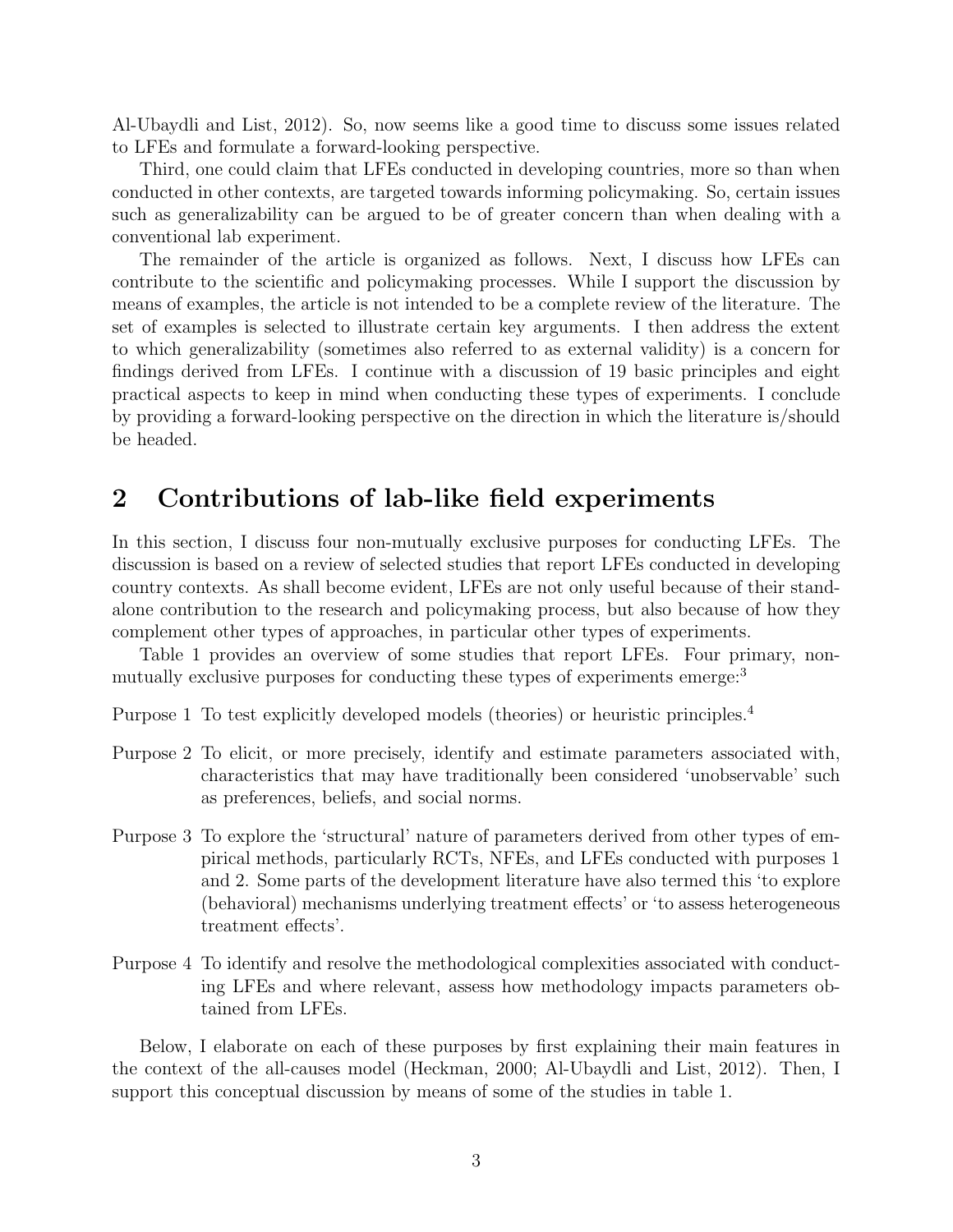In the all-causes model, Y is a random variable, denoted the dependent variable, whose realizations are in  $S_Y \subseteq \mathbb{R}$ ; X is a random variable, denoted the explanatory variable of interest, whose realizations are in  $S_X \subseteq \mathbb{R}$ ; and Z is a random vector, denoted the additional explanatory variables, whose realizations are in  $S_Z \subseteq \mathbb{R}^k$ . Further, Z, part of which may be unobservable, contains all the explanatory variables (apart from  $X$ ) that have an impact on Y. Let  $(X, Y, Z)$  be related according to the function  $f : S_X \times S_Z \to S_Y$ . Then, each  $(x, x', z) \in S_X \times S_X \times S_Z$  is denoted a causal triple. The causal effect of changing X from x to x' on Y given  $Z = z$  is described by the function  $g : S_X \times S_X \times S_Z \to \mathbb{R}$ , where  $g(x, x', z) = f(x', z) - f(x, z)$ . I will call upon some of these components when discussing the different purposes of LFEs further below.

Before I continue, it is important to note, and thus I reiterate, that the above purposes of LFEs are not mutually exclusive. Many studies do not fall neatly into just one category. I have done my best to identify each study according to its main contribution. In addition, these purposes are not necessarily unique to LFEs, or even experiments more broadly. Much of what I discuss applies to experimental (including LFEs), quasi-, and non-experimental approaches alike.

#### 2.1 Testing theory and heuristics

Three key features make LFEs a great tool for testing models and heuristics:

Feature 1 The ability to create a robust counterfactual.

Feature 2 The relative ease and low cost of conducting them.

Feature 3 The ability to collect outcome variables and unpack mechanisms at a relatively detailed and refined level.<sup>5</sup>

The first feature applies to any type of experiment. One of the primary reasons why experiments have gained so much popularity in recent decades is because they enable us to test 'comparative static' predictions by constructing a proper counterfactual scenario for establishing causal (treatment) effects. In light of the all-causes model, recall that in order for a researcher to get a magnitude for  $g(x, x', z)$ -that is, the causal (treatment) effectshe must observe  $f(., z)$  both at x and x'. However, any given unit (say, an individual) is typically not observed at both  $X = x$  and  $X = x'$ . By construction, if a unit is observed under condition  $X = x$ , it is not under condition  $X = x'$ . This is the so-called 'problem of a missing counterfactual'. LFEs, and (controlled) experiments more generally, represent the most convincing method of creating this counterfactual, since they tend to do so via randomization. In other words, LFEs tend to construct 'comparable' comparison groups by assigning random subsamples of a population to  $x$  and  $x'$ . So, the researcher will typically sample Y repeatedly at  $(X, Z) = (x, z)$  and  $(X, Z) = (x', z)$  and use this to obtain an estimate of  $g(x, x', z)$ . This is the estimate of the causal (treatment) effect in which we are interested.<sup>6</sup>

Examples of this causal effect can be found in any of the purpose 1 studies cited in table 1. While I discuss three of these studies in further detail below (notably, Hill and Viceisza, 2012; Gin´e et al., 2010; Attanasio et al., 2012), table 2 summarizes the primary dependent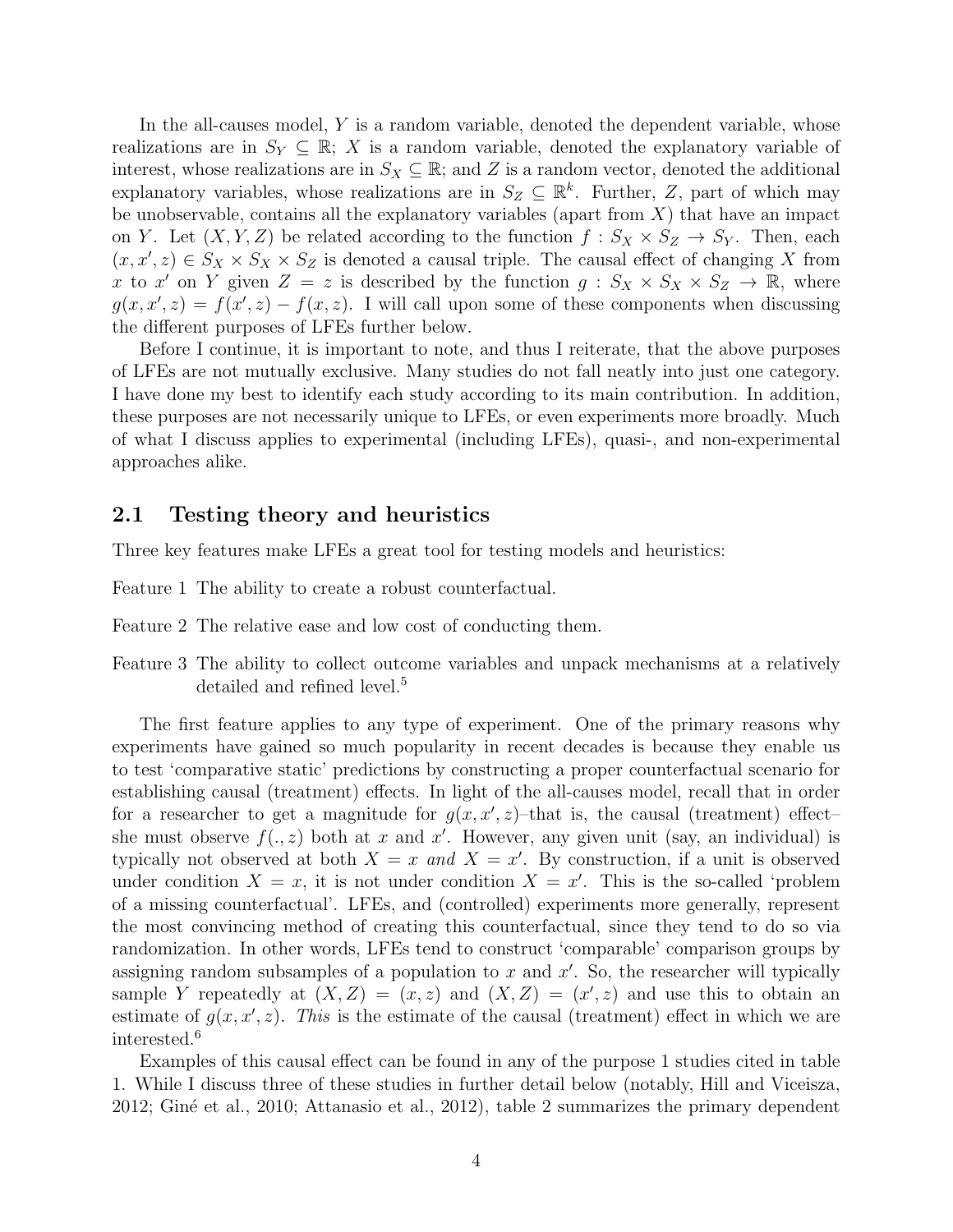variables  $Y$ , the primary independent variables  $X$  as well as the estimates of the causal effects  $\hat{g}(x, x', z)$  for all of the purpose 1 studies. Not all of these estimates are treatment effects; nor are all of them obtained through a fully randomized design. Nonetheless, in all cases the LFE nature of the design enables the researcher to measure a dependent variable that can be combined with other experimental and/or non-experimental survey-based independent variables to get an estimate of the main (causal) effect.

The second feature is particularly relevant when we compare LFEs to experiments in which behavior is closer to the naturally occurring environment such as RCTs and NFEs. LFEs enable the researcher to assess the impact of changes in preferences, institutions, or policies in a fairly costless and easy manner. Specifically, there will be circumstances in which conducting an RCT or NFE is practically impossible or too costly. So–setting aside possible issues with generalizability, which we return to in section 3–an LFE can be an ideal way to proceed.

To make these claims more concrete, let us consider Hill and Viceisza (2012). We created a laboratory in rural Ethiopia to conduct a framed field experiment aimed at testing the seminal hypothesis that insurance induces farmers to take greater, yet profitable risks (along the lines of Sandmo, 1971). As summarized in table 2, the outcome (dependent) variable Y in our experiment was the purchase/application of bags fertilizer; the main treatment (independent) variable X was whether an individual farmer was insured  $(X = x_2$ , the so-called 'treated') or not  $(X = x_1$ , the so-called 'control/baseline'); and the estimate of the causal treatment effect,  $\hat{g}(x_1, x_2, z)$ , suggests that insurance has some positive effect on fertilizer purchases.

Why explore this research question using an LFE as opposed to for example an RCT or NFE? As Hill and I argue, an LFE provided the ideal opportunity to address this question. The literature on insurance for development has been quite active in recent years (see for example Hill and Torero, 2009, and the references within) and studies have shown that take up of innovative insurance products (such as weather-index based contracts) in more naturally occurring settings (such as RCTs and NFEs) has been relatively low (see for example Cole et al., 2009). As a result, using data from these settings to assess the impact of insurance on riskier, more profitable investments has been nearly impossible due to limited statistical power (a more recent exception is Cole et al., 2012). So, an LFE seemed like an ideal starting point since it enabled us to study lab experimental risk taking in the presence of mandated insurance on a random subset of subjects and as such, contribute to the literature and policy discussion at a time when other, more general, types of experiments could not.

To illustrate the third feature of LFEs, I call upon two additional studies: Giné et al. (2010) and Attanasio et al. (2012).

The first study illustrates the usefulness of LFEs to help unpack refined behavioral mechanisms. Given the relative ease and low cost of conducting these types of experiments, Giné et al. (2010) were able to conduct ten different treatments, that is  $X = \{x_1, ..., x_{10}\}\.$  They created a laboratory in a large urban market in Lima, Perú, and conducted variants of LFEs to unpack microfinance mechanisms in a systematic way. Their baseline treatments were an individual liability (IL) and a joint liability (JL) microfinance contract and their main treatments were variants of the JL contract. The remaining treatments introduced dynamic incentives. This wide range of treatments allows them to test refined hypotheses on the behavioral aspects of microfinance arrangements.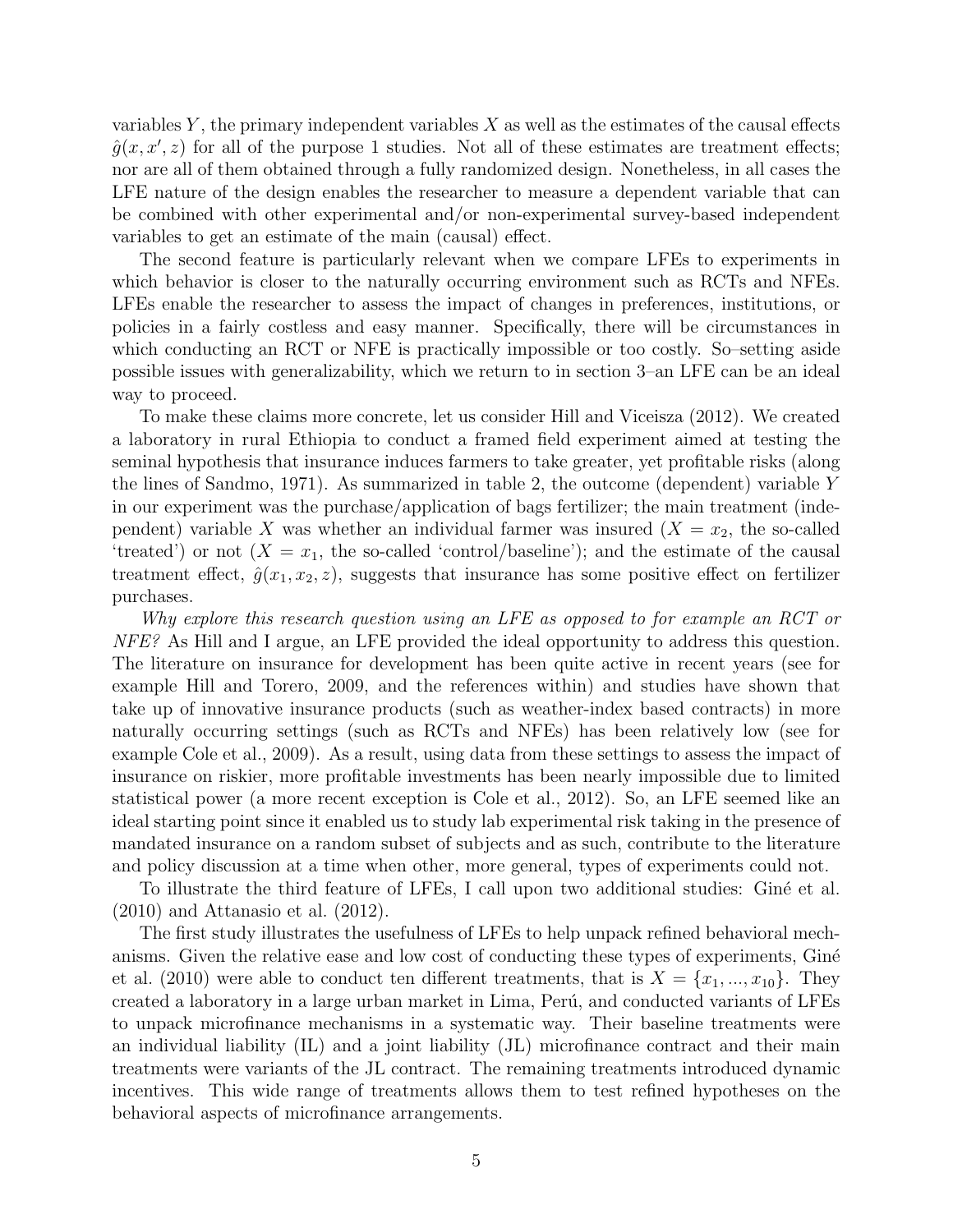They find that risk-taking broadly conforms to theoretical predictions, with dynamic incentives strongly reducing risk-taking even without group-based mechanisms. Group lending increases risk-taking, especially for risk-averse borrowers, but this is moderated when borrowers form their own groups. Group contracts benefit borrowers by creating implicit insurance against investment losses, but the costs are borne by other borrowers, especially the most risk averse. So, their findings have implications for the design of microfinance arrangements and suggest factors that policymakers and/or NGOs should take into account when designing these schemes, particularly if the risk averse are also more likely to be otherwise deprived.

The second study illustrates the usefulness of LFEs to collect refined outcome (dependent) variables of interest Y. Attanasio et al.  $(2012)$  conduct LFEs in 70 Colombian communities to investigate who pools risk with whom. They have subjects play a standard lottery choice risk game (à la Binswanger, 1980), which is then followed by a risk pooling game. In the latter game, subjects play the lottery choice risk game again (that is, for a second round), but prior to making their choices in private they get to form "sharing groups". Within sharing groups, winnings from this second round are pooled and shared equally. However, in their private meetings, after seeing the outcome of their gambles, each participant is given the option to withdraw from their sharing group, taking their own winnings with them, but forfeiting their share of the other members' winnings. They use the second round to create a dependent variable  $Y_{ij}$  that captures whether individual i chooses to pool risk with individual j. Furthermore, they use the lottery choice game and survey based social network data to construct the main independent variables of interest  $X$ -risk attitudes and the relationship between subjects respectively. These allow them to explore the main effects of interest.

They find that close friends and relatives group assortatively on risk attitudes and are more likely to join the same risk pooling group. Meanwhile, unfamiliar participants group less and rarely assort. These findings indicate that where there are advantages to grouping assortatively on risk attitudes, those advantages may be inaccessible when trust is absent or low. Notice that this study does not identify a treatment effect, as many experimental studies do. Their study shows two potential advantages of LFEs relative to more general types of experiments such as RCTs and NFEs.

First, collecting risk pooling data in a more naturally occurring environment would have entailed a substantially costlier approach. The process of day-to-day group formation for purposes of research has been illustrated by some microfinance RCTs and NFEs (see for example Feigenberg et al., 2012).

Second, since constructing proxies for risk preferences at a naturally occurring level is complex, LFEs can fill the void. In order for a researcher to use naturally occurring behavior to identify risk attitudes, she would have to design very refined experiment treatments. Naturally occurring behavior can be seen as a 'reduced form' outcome of a plethora of factors, among which are preferences and beliefs. As such, risk attitudes tend to be intertwined with other types of preferences such as time. In fact, I posit that the inability to pin down components of preferences exactly using decisions made at a more naturally occurring level is why an increasing number of researchers are combining RCTs/NFEs with LFEs. This may enable them to assess the behavioral mechanisms that underlie causal (treatment) effects more carefully and potentially test theory in a more refined manner. We return to this complementary role for LFEs when discussing purpose 3 in section 2.3.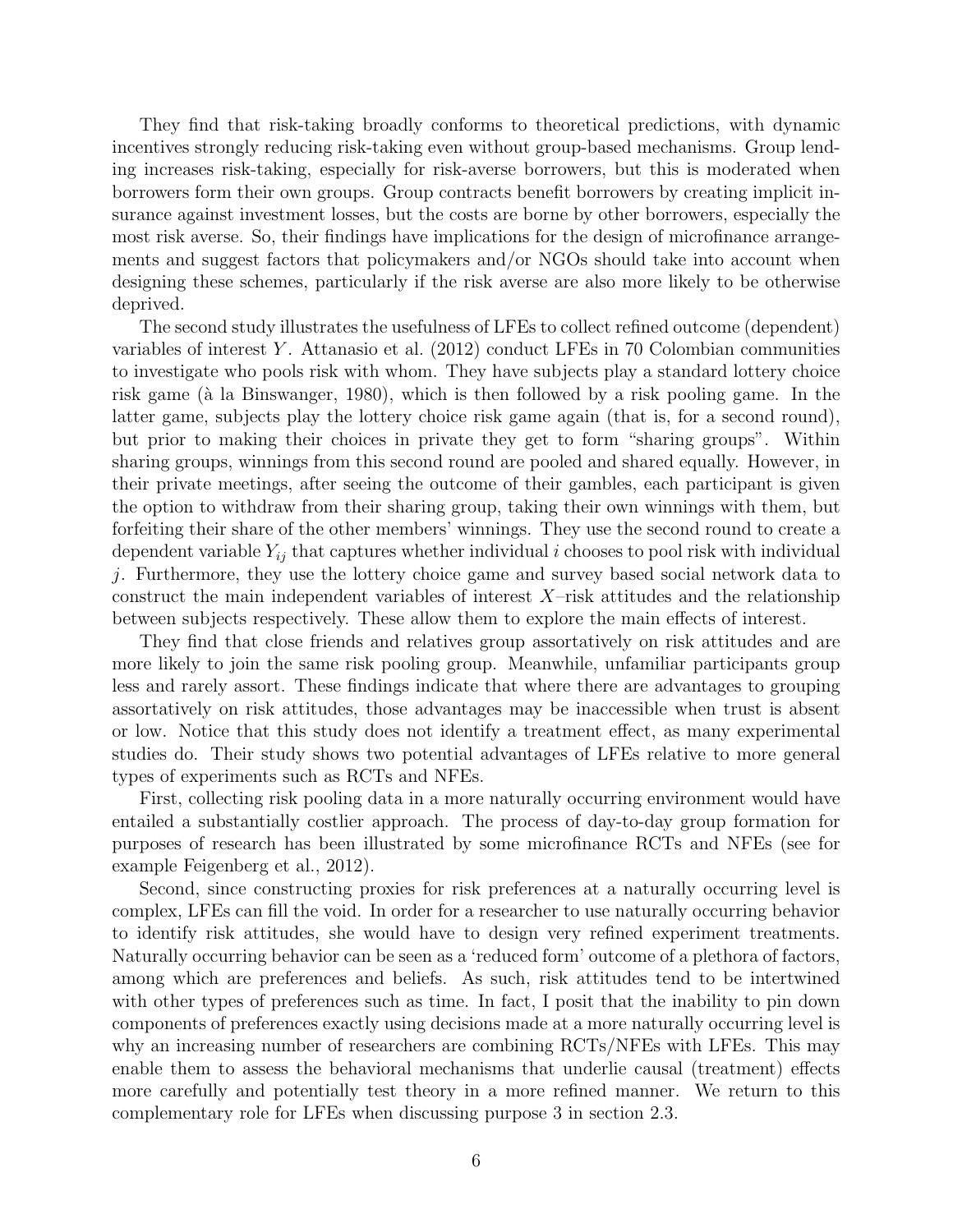### 2.2 Eliciting characteristics

As indicated in the previous section, LFEs have also been conducted to elicit characteristics that have traditionally been considered 'unobservable' such as preferences, beliefs, and social norms. A substantial number of LFEs have been conducted with this purpose in mind.

Table 1 distinguishes between three broad topics: (1) those conducted to elicit risk, time, and ambiguity preferences; (2) those conducted to elicit aspects of social capital (preferences, norms, trust and reciprocity); and (3) those conducted to understand gender differences in preferences and decisionmaking. Despite the distinct foci of these LFEs, the common thread that connects them–in the context of the all-causes model–is that they enable researchers to measure characteristics of interest, either as the main dependent (outcome) variable Y or as an independent variable  $X$  or  $Z$ , at a refined level that is not achievable by other more general types of experiments.

I illustrate this purpose of LFEs by means of four studies in table 1, Harrison et al.  $(2010)$ , Mahajan and Tarozzi  $(2011)$ , Hill et al.  $(2012)$ , and Gneezy et al.  $(2009)$ .

Harrison et al. (2010) review experimental evidence collected from risky (lottery) choice experiments conducted in Ethiopia, India and Uganda. They find that just over 50% of the sample behaves in accordance with expected utility theory (EUT) and that the rest subjectively weight probability according to prospect theory (PT). Their results show that inferences about risk aversion are robust to whichever model (EUT or PT) is adopted when estimated separately. However, when both models are allowed to explain portions of the data simultaneously, they infer risk aversion for subjects behaving according to EUT and risk-seekingness for subjects behaving according to PT.

This example not only illustrates how LFEs can be used to characterize people's risk attitudes, but it also demonstrates how these types of LFEs are tied to theory (recall purpose 1 and the claim that the purposes are not mutually exclusive). In fact, an increasing number of studies (see for example Akay et al., 2012; de Brauw and Eozenou, 2011; Tanaka et al., 2010) are using lottery choice procedures to characterize people's risk and ambiguity attitudes in developing country contexts–a tradition that started, as far as I know, with Binswanger (1980). In doing so, a researcher must typically establish an underlying model for decisionmaking under uncertainty. This immediately gives rise to the link.

Mahajan and Tarozzi (2011) use LFEs in a way that is likely to become more popular in the future, as complements to non-experimental structural approaches. They develop a dynamic discrete choice model with unobserved types and time varying utilities, and provide identification results for all time preference parameters. They overcome the previous problem of lack of identification reported in the literature by (1) adding more information in the form of elicited beliefs about state occurrences and elicited responses to (hypothetical) time preference questions (that is, the LFEs) and (2) designing a product appealing to particular types of agents and offering it for sale in a field intervention. So, the LFEs not only enable them to characterize agents' time preferences using a field experimental version of the structural approach proposed by Andersen et al. (2008), but they also enable them to identify the structural, dynamic discrete choice model.

They first show that the model is identified and then estimate it to test several hypotheses of interest. They find that while per-period utilities do vary across agent types, they are not substantively important in explaining outcomes in their sample. Second, they estimate that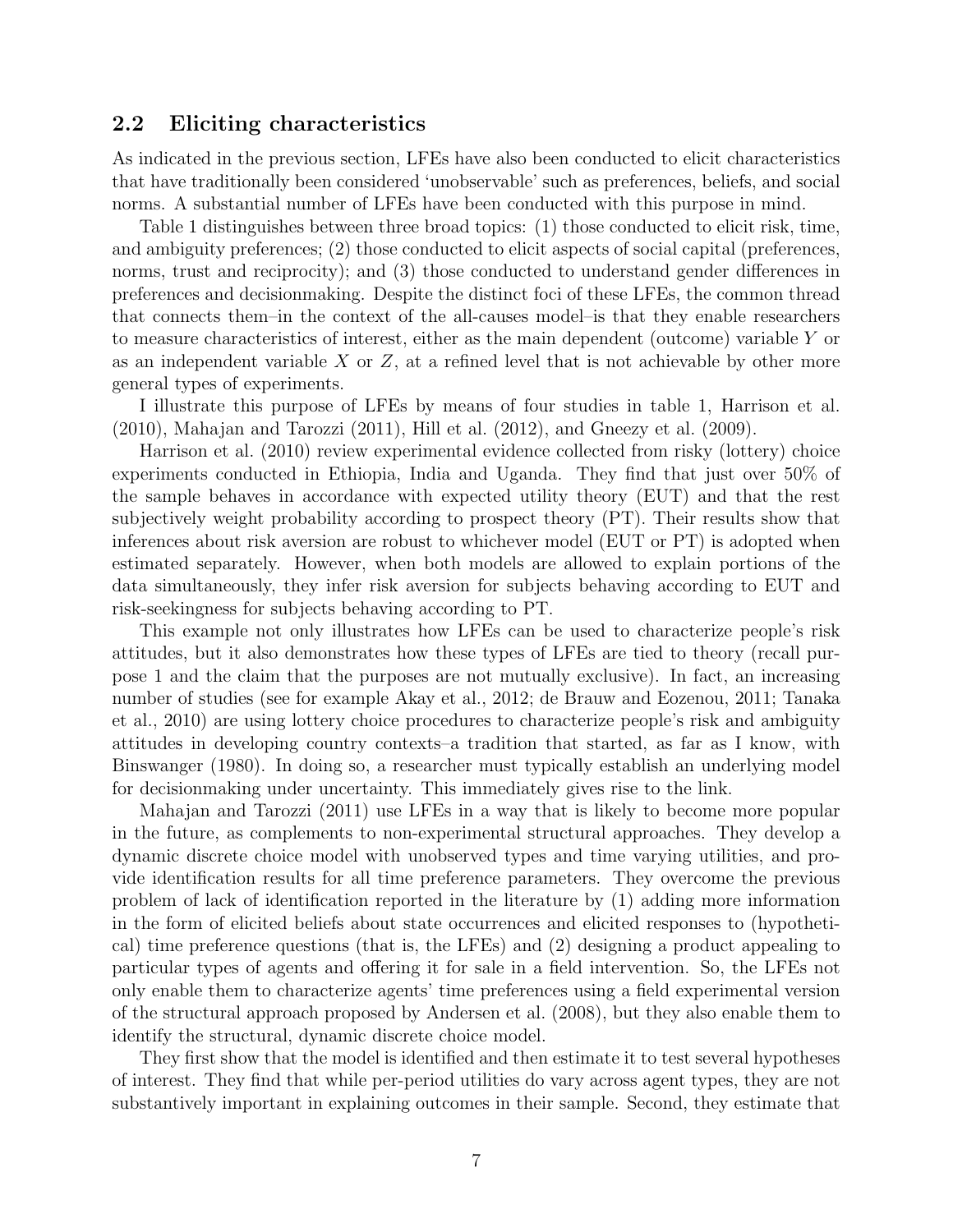approximately 40% of the population from which the sample is drawn are time consistent, while  $50\%$  are "naïve" inconsistent and the remaining  $10\%$  are "sophisticated" inconsistent. Further, they find that "sophisticated" agents are considerably more present-biased than "na¨ıve" agents. This finding is possible because they show identification for separate hyperbolic parameters for each type. In particular, they find that "naïve" agents have a hyperbolic parameter close to 1 and that in a set of counterfactual simulations, "na¨ıve" agent choices are similar to those made by consistent agents. Finally, they find that commitment products are not particularly appealing to "sophisticated" agents and that the purchase of these products is in fact higher among wealthier (and even "naïve") households.

In Hill et al. (2012), we use the dichotomous choice trust game and slight modifications therefrom to primarily explore the robustness of reciprocity in a sample drawn from rural Perú. Our baseline treatment  $(X = x_1)$  is a twice repeated trust game and our main treatment  $(X = x_2)$  is a modification in which (1) first movers are provided with *information* about the rate at which second movers chose not to share in a dichotomous choice dictator game played days prior and (2) certain first movers are provided with personal information that the second mover they are paired with chose not to share in the same dictator game. This information is provided in the first repetition of the game. We use this design not only to get a sense of baseline levels of trust and reciprocity, but also to assess whether the second mover's decision to reciprocate is influenced by the observed reciprocity of others.

In documenting the impact of the experimentally induced external shock to observed reciprocity, by means of the (personal) information shock to first movers, we show that small increases in non-reciprocal behavior can result in an unraveling of the norm of reciprocity. Survey data are used to explore mechanisms and the results are not found to be consistent with learning effects, suggesting that preferences may be changed by observing others deviating from a norm of reciprocity. Our results suggest that investing in encouraging trustworthy behavior can have large benefits in situations where individuals are observing each other's behavior, such as may be the case when exposing people to new (market) institutions or technologies.

Finally, Gneezy et al. (2009) implement an LFE across two types of societies–matrilineal and patriarchal–to explore the underpinnings of gender differences in competitive attitudes. They implement a controlled experiment with the Maasai in Tanzania and the Khasi in India. One unique aspect of these societies is that the Maasai represent a textbook example of a patriarchal society, whereas the Khasi are matrilineal. Similar to the widespread evidence drawn from experiments executed in Western cultures, they find that Maasai men opt to compete at roughly twice the rate of Maasai women. However, this result is reversed among the Khasi, where women choose the competitive environment more often than Khasi men, and even choose to compete weakly more often than Maasai men. Their results provide insights into the factors hypothesized to be determinants of the observed gender differences in selecting into competitive environments. Specifically, they suggest that nurture (social context) may be a stronger determinant of competitive inclination than nature.

#### 2.3 Unpacking the black box

LFEs also serve a complementary role vis-à-vis other experimental, in particular RCTs and NFEs, as well as quasi- and non-experimental methods. Table 1 primarily focuses on studies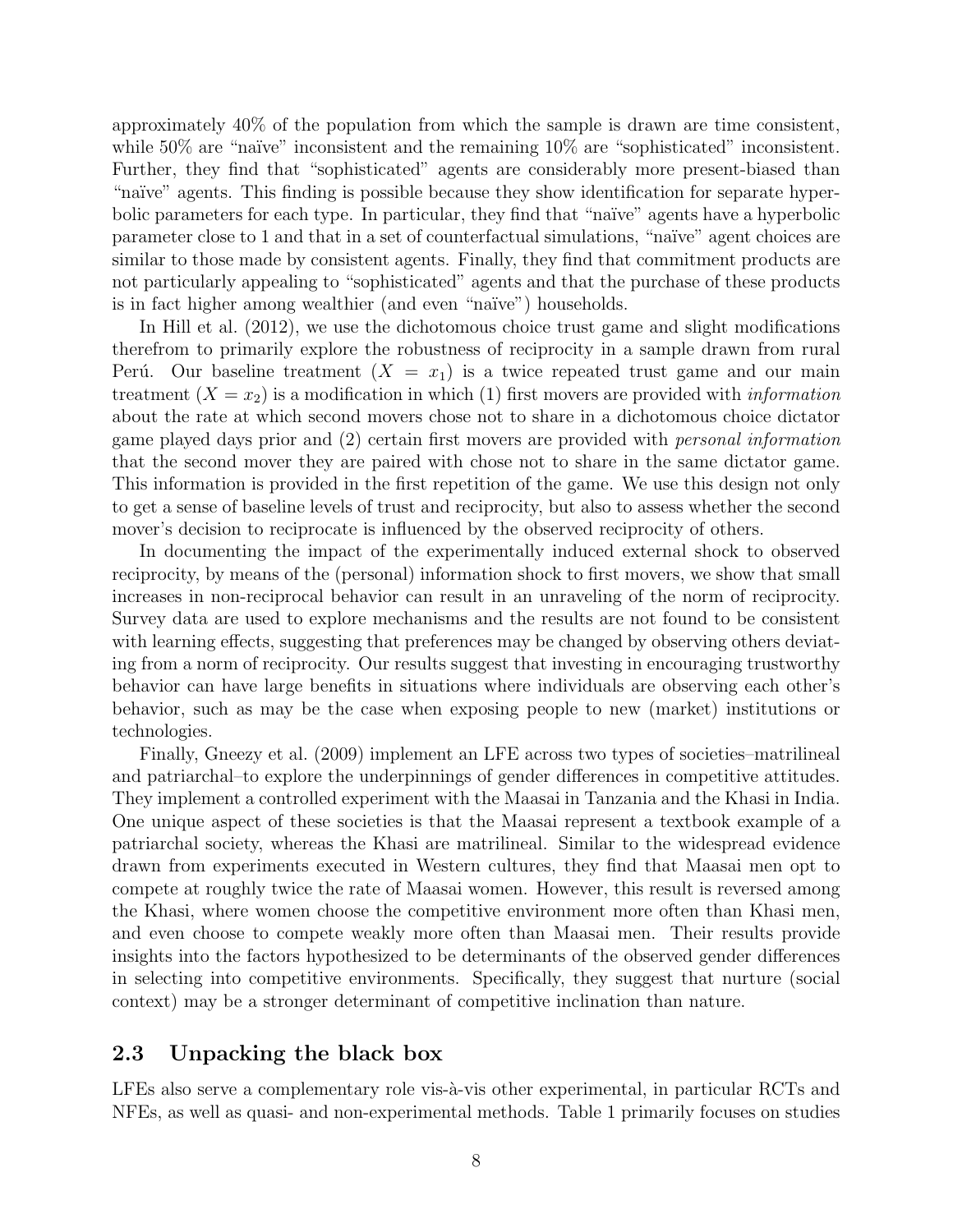that combine LFEs with RCTs and NFEs since this approach has become increasingly popular in development economics. However, as the discussion of Mahajan and Tarozzi (2011) illustrated, LFEs can also be combined with other non-experimental empirical methods.<sup>7</sup>

To place this third purpose in the context of the all-causes model, suppose a researcher is interested in the estimate of a causal effect, that is  $\hat{g}(x_1, x_2, z)$ . She obtains this estimate by experimentally manipulating X between  $x_1$  and  $x_2$  and comparing the outcome variable Y across these experimental conditions. The researcher may also be interested in the extent to which  $\hat{g}(x_1, x_2, z)$  varies with Z. That is, suppose she also observes  $\hat{g}(x_1, x_2, z)$  at  $z_1$  and z<sub>2</sub>. Then, she may be interested in the estimate  $d(x_1, x_2, z_1, z_2) = \hat{g}(x_1, x_2, z_1) - \hat{g}(x_1, x_2, z_2)$ . There are different methods to get at this estimate. In this section, I am interested in studies that measure Z by means of an LFE.

Table 1 summarizes some of these studies. Among them are ambiguity experiments (for example Engle Warnick et al., 2011), coordination experiments (for example Bernard et al., 2012), dictator experiments (for example Jakiela et al., 2012), public goods experiments (for example Barr et al., 2012), and risk experiments (for example Berge et al., 2011; Jamison and Karlan, 2011). Two additional studies, by Karlan (2005) and Ashraf et al. (2006), are mentioned in table 1. I discuss these in greater detail below due to their seminal nature.

Karlan (2005) combines decisions in among others a trust game with behavior in a group lending arrangement to assess the extent to which behavior in the game predicts naturally occurring behavior. Interestingly, he finds that second movers identified as trustworthier in the game are more likely to repay their loans one year later, as one might expect. On the other hand, first movers identified as more "trusting" save less and have higher repayment problems. This finding calls into question whether first-mover behavior in the game is driven by trust or merely a propensity to gamble.

Ashraf et al. (2006) combine hypothetical time preference experiments with a commitment savings product to assess the extent to which time (in)consistency predicts take-up of the product as well as the impact of the treatment on savings. They find that women with a lower discount rate for future relative to current trade-offs, and hence potentially a preference for commitment, are significantly more likely to open the commitment savings account. Furthermore, after twelve months, average savings balances increase by 81 percentage points for those clients assigned to the treatment group relative to those assigned to the control group. This treatment effect, however, does not seem to vary with time (in)consistency.

These two examples illustrate two main features of these types of LFEs:

- Feature 1 To the extent that decisions in the LFE correlates with/predicts naturally occurring behavior in a comparable environment, such decisions can lead to construction of intermediary outcome measures (supplementary Y variables, if you will) that can be used to assess causal (treatment) effects. $8$  This naturally leads to a discussion of the broader issue of generalizability, which we turn to in section 3.
- Feature 2 Decisions in the LFE can lead to construction of measures Z that can be used to assess the heterogeneity of causal (treatment) effects. This enables the researcher to get a better sense of the behavioral mechanisms that underlie such effects.

Having discussed these two features, I would like to briefly address the title of this section. Recently, critiques have been raised about the behavioral mechanisms that underlie causal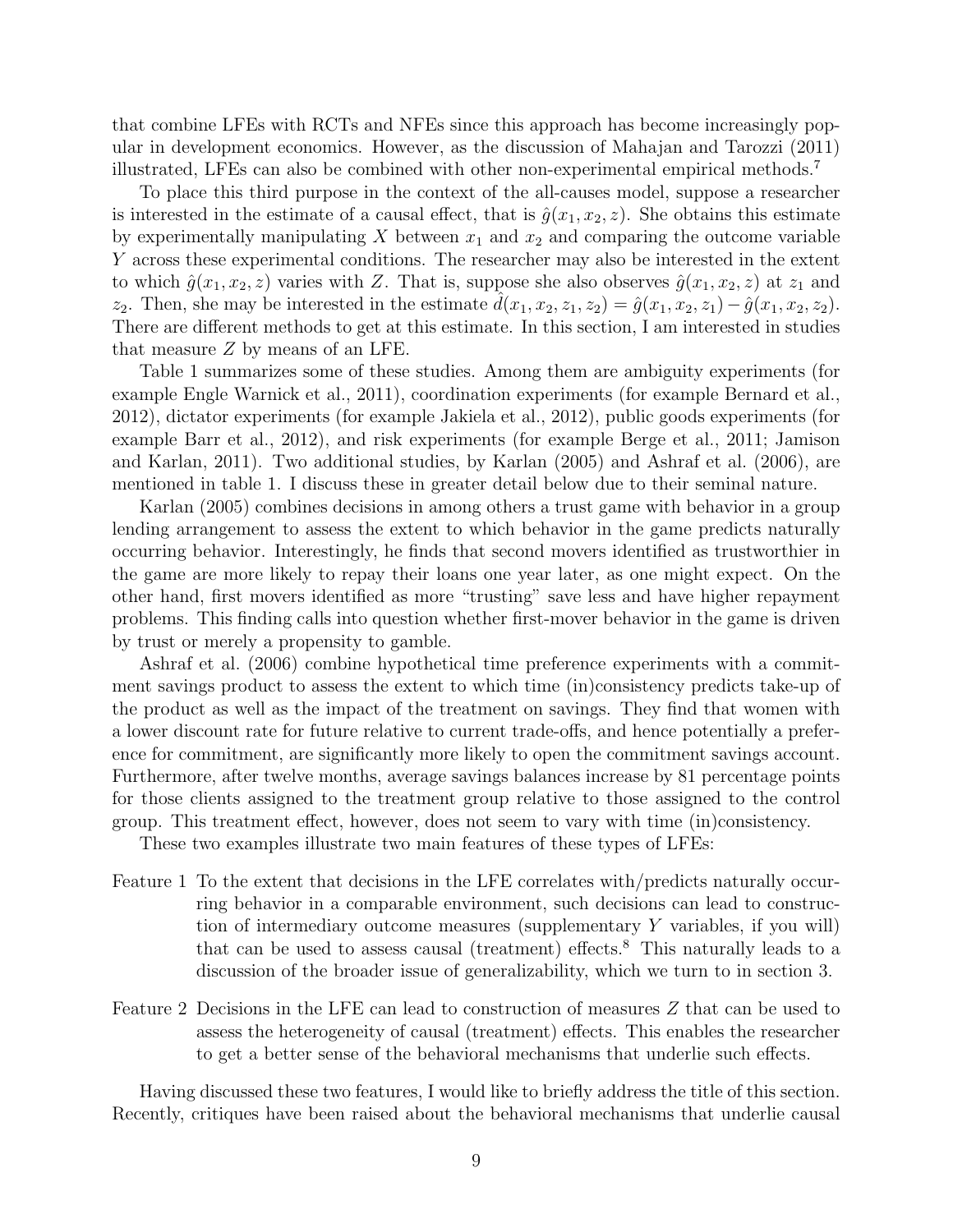(treatment) effects obtained by means of RCTs and NFEs, particularly when conducted in developing country contexts (for example, see the discussions by Deaton, 2010; Heckman, 2010; Imbens, 2010). Specifically, RCTs and NFEs have been criticized for being too reduced form ("black-boxy"), removed from theory, and as such, lacking generalizability. The types of LFEs discussed in this section potentially enable researchers to better understand the behavioral foundations underlying the causal (treatment) effects obtained from RCTs and NFEs. As such, they can enable a researcher to use RCTs and NFEs to better (1) test hypotheses derived from theory (for example, with regard to risk preferences) and (2) formulate policy recommendations.

For example, Ashraf et al. (2006) cannot only say something about the impact of the type of treatment on savings, but the LFE data also enable them to discuss whether this impact is uniform or differential across the treated. Specifically, they are able to say whether or not the more time-(in)consistent participants respond differently to treatment. To the extent that a well-developed model suggests certain Z measures that impact the main causal (treatment) effect and they have additional data for a sample that is beyond their treatment and control, they may be able to make out-of-sample predictions and as such, "generalize" certain findings. In the absence of this model and/or these additional data, they may still be able to "hypothesize" on the direction of these impacts.

There is a final, ex-ante role for these types of LFEs. Consider the following example. Suppose a researcher is interested in studying take-up of a new production technology. She may wish to conduct an LFE ex ante to get a sense of the types of preferences and beliefs that are present among the target population. For example, suppose she conducts an LFE to obtain a ranking according to risk and ambiguity aversion, which she then uses to stratify eligibility assignment. The LFE fulfills an ex-ante design role as opposed to an ex-post data analysis role.

In order to take this approach, the researcher should be convinced–in principle by means of a model, but possibly as a result of previous findings or intuition/heuristics–that the measure elicited by means of the LFE correlates with the main dependent variable in a significantly meaningful way. This brings us back to feature 1.

All in all, the main take-away is that LFEs can serve as complements to other types of empirical methods, in particular RCTs and NFEs, when conducting research and formulating policy recommendations.

### 2.4 Methodological advances

The final purpose for conducting LFEs is to identify methodological complexities and their potential effects on the estimates of the causal (treatment) effects,  $\hat{g}(x_1, x_2, z)$ . Given the relatively heuristic nature of research questions aimed at identifying methodological difficulties, LFEs conducted with this purpose tend to be driven by intuition, more so than explicitly developed models. As such, somewhat different from what was discussed in section 2.1, these LFEs tend to inform the development of new models (the role for experiments to inform theory as well as theory to inform experiments has been discussed more generally by for example Samuelson, 2005).

Table 1 summarizes four studies that have focused on methodological questions using LFEs. I discuss two of them further below: Charness and Viceisza (2013) and Cilliers et al.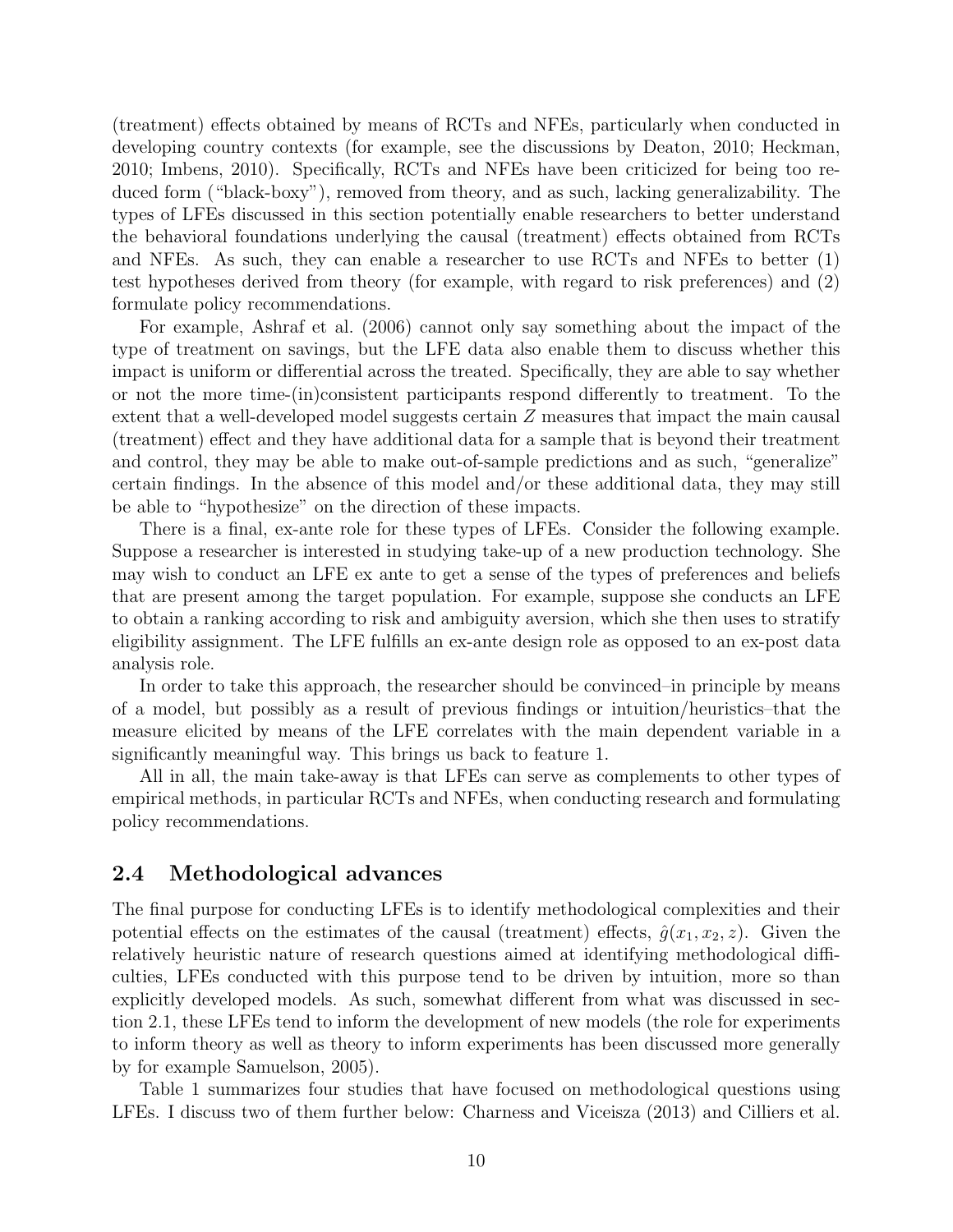(2012).

In Charness and Viceisza (2013), we compare responses across three risk elicitation instruments: (1) the multiple price list proposed by Holt and Laury (2002, 2005); (2) a binary mechanism pioneered by Gneezy and Potters (1997); and (3) a non-incentivized willingnessto-risk scale implemented by for example Dohmen et al. (2011). We find a low level of understanding with the Holt-Laury task and an unlikely-to-be-accurate pattern with the willingness-to-risk question. Our analysis indicates that the simple binary mechanism seems to have more predictive power than does the Holt-Laury mechanism. Our study is a cautionary note regarding utilizing either relatively sophisticated mechanisms or non-incentivized questions to elicit risk attitudes in rural developing country contexts.

Perhaps more importantly, our findings also suggest avenues for future work. (1) Given the similarities in how the Holt-Laury task and the Gneezy-Potters task were presented, what might explain the difference in performance? (2) Given the simplicity of the non-incentivized willingness-to-risk question, why do the data show a non-standard distribution; is it because the term 'risk' is not well defined or the instrument is not incentivized? (3) How do these complexities impact our ability to characterize risk preferences? For example, in the Holt-Laury task over 50% of our sample is inconsistent and thus, should be discarded. If one were to use the number of safe lotteries chosen as a measure of the respondents' risk aversion instead, what type of bias does this introduce? This latter question in particular suggests not just areas for further experimentation, but also areas for further economic and statistical modeling. For example, to what extent are respondent's deviations from initial (theoretical) predictions considered trembles or mistakes? What is the appropriate benchmark and what does a model of 'deviations' look like? These latter questions reiterate the feedback from experiments to theory.

Cilliers et al. (2012) quantify what I termed the 'mzungu effect' (see Viceisza, 2012, page 75). Specifically, they ask whether the presence of white foreigners influence behavior measured by means of LFEs in developing countries. They experimentally vary foreigner presence across LFEs conducted in 60 communities in Sierra Leone, and assess its effect on standard measures of generosity.

They find that foreigner presence substantially increases player contributions in dictator games, by an average of 19 percent. Using household and village level survey data, they show that the treatment effect–what I call the mzungu effect–is smaller for players who hold positions of authority, suggesting that perceived power differentials between players and the experimenter, based on identity, plays a role in mediating this effect. They also find that subjects from villages with greater exposure to development aid give substantially less, and are more inclined to believe that the LFEs were conducted to test them for future aid. These findings suggest that behavioral responses to researcher identity are in part related to expectations regarding development assistance. More generally, their findings have implications for measuring generosity and the design and administration of LFEs in developing countries.

One way in which researchers have attempted to mitigate this and other types of unintended effects, at least when identifying causal treatment effects, is by maintaining an across-treatment design. In such a design, the researcher randomly assigns subjects to condition  $X = x_1$  (treatment 1, possibly a control) and condition  $X = x_2$  (treatment 2), and identifies/estimates  $g(x_1, x_2, z)$  by subtracting  $f(x_1, z)$  from  $f(x_2, z)$ . The findings reported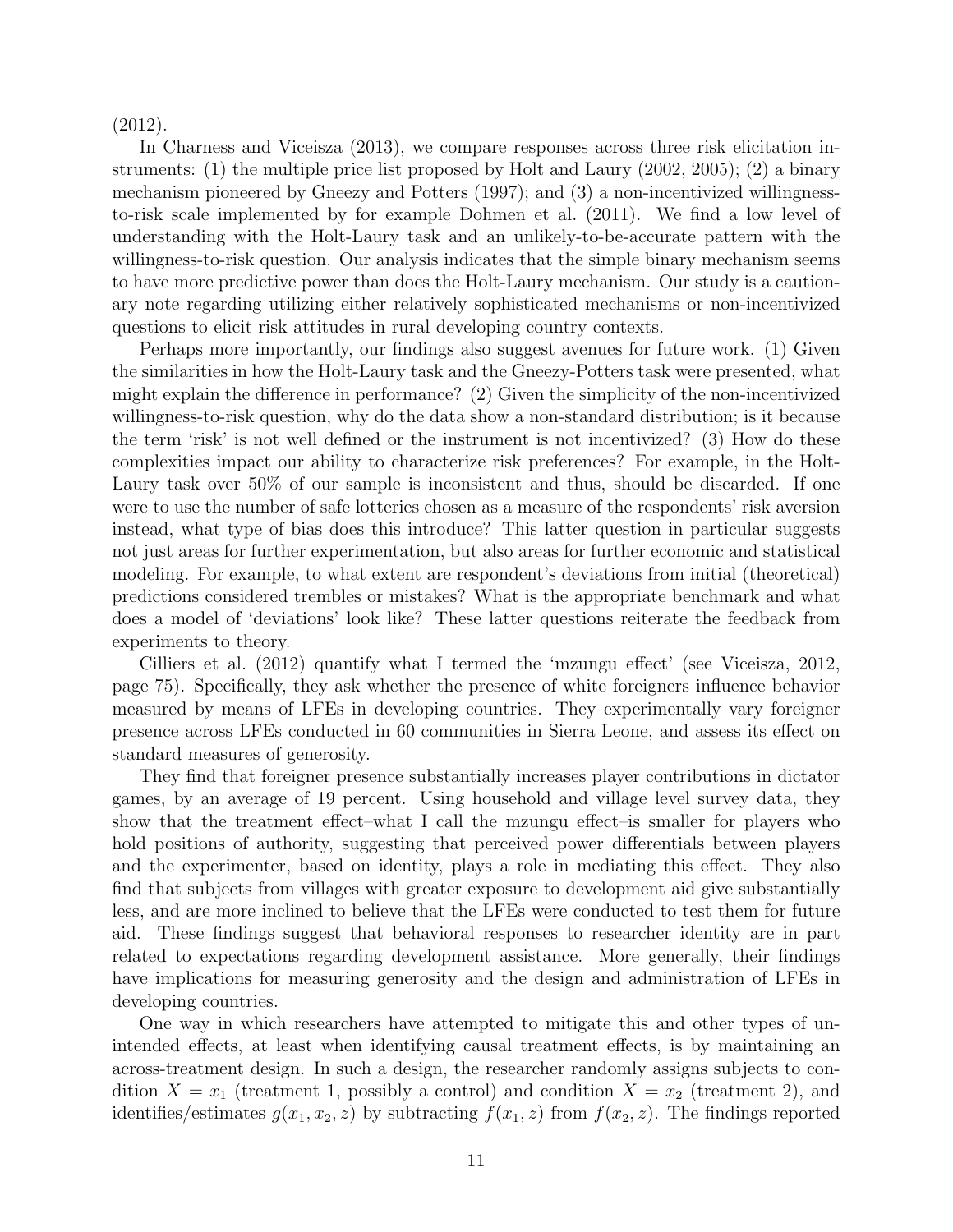by Cilliers et al. (2012) suggest that the presence of a white foreigner (the mzungu) in principle increases  $\hat{f}(x, z)$  to  $\hat{f}(x, z) + \beta$ . But, notice that in an across-treatment design, this will only be problematic if  $\beta$  is specific to one condition, but not another. So, if one is willing to assume that the effect  $\beta$  is uniform and orthogonal to x,  $\hat{g}(x_1, x_2, z)$  will not be impacted by the mzungu effect since  $\hat{g}(x_1, x_2, z) = (f(x_2, z) + \beta) - (f(x_1, z) + \beta) = f(x_2, z) - f(x_1, z),$ which is the same as before.

Having said this, unintended effects remain problematic if the causal effect is not identified across-treatments or if the researcher has reason to believe that  $\beta$  is not uniform and orthogonal to x. In either of these cases,  $\beta$  persists and further steps are required to get a sense of its magnitude and correct for it as necessary.

# 3 Can't we all just 'generalize' along?

I now turn to the so-called 'hot topic' of generalizability, or what some typically refer to as external validity. Crudely speaking, generalizability asks to what extent can the findings in one context generalize to a different (in this case, broader and less stylistic) context? Concretely, if we move from an LFE to an RCT, to an NFE, or to a field context that is not necessarily experimental, will the estimates we report hold up? Generalizability is not unique to experiments (as Al-Ubaydli and List, 2012, and others have indicated); it just so happens that in non-experimental contexts, the relevance of generalizability is trumped by the more pressing matter of identification.

Generalizability has recently been the topic of much debate in the experimental literature in particular (see for example the discussions by Levitt and List, 2007; Falk and Heckman, 2009; Camerer, 2011). Having followed the aforementioned debate and collected my own thoughts over the years, my opinion is that of the typical 'two-handed' economist. On the one hand, generalizability can be quite relevant, for example when an LFE is conducted to have direct policy implication. On the other hand, if an LFE is conducted to for example 'stress-test' a particular hypothesis derived from a game-theoretic model, we may not be concerned about generalizability, at least in the short run. So, it depends on the purpose of the research question under consideration.

The extent to which findings generalize in contexts where we care about generalizability is an empirical question that is tied to theory. On the empirical side, only years of running experiments will shed light on the conditions in which generalizability may or may not be problematic (Camerer, 2011, takes a step in this direction by reviewing some of the literature). On the theoretical side, it is necessary to formalize what it means to generalize. Specifically, what is the comparable, more general context that serves as the benchmark for the generalization? This can be used to create empirical tests.

### 3.1 Formalizing generalizability

Al-Ubaydli and List (2012) formalize generalizability by taking the all-causes model discussed in section 2.1 as the starting point.

They build on the previously discussed components as follows. Let  $T \subseteq S_X \times S_X \times S_Z$ be the target space that describes the set of causal triples in which a researcher is interested.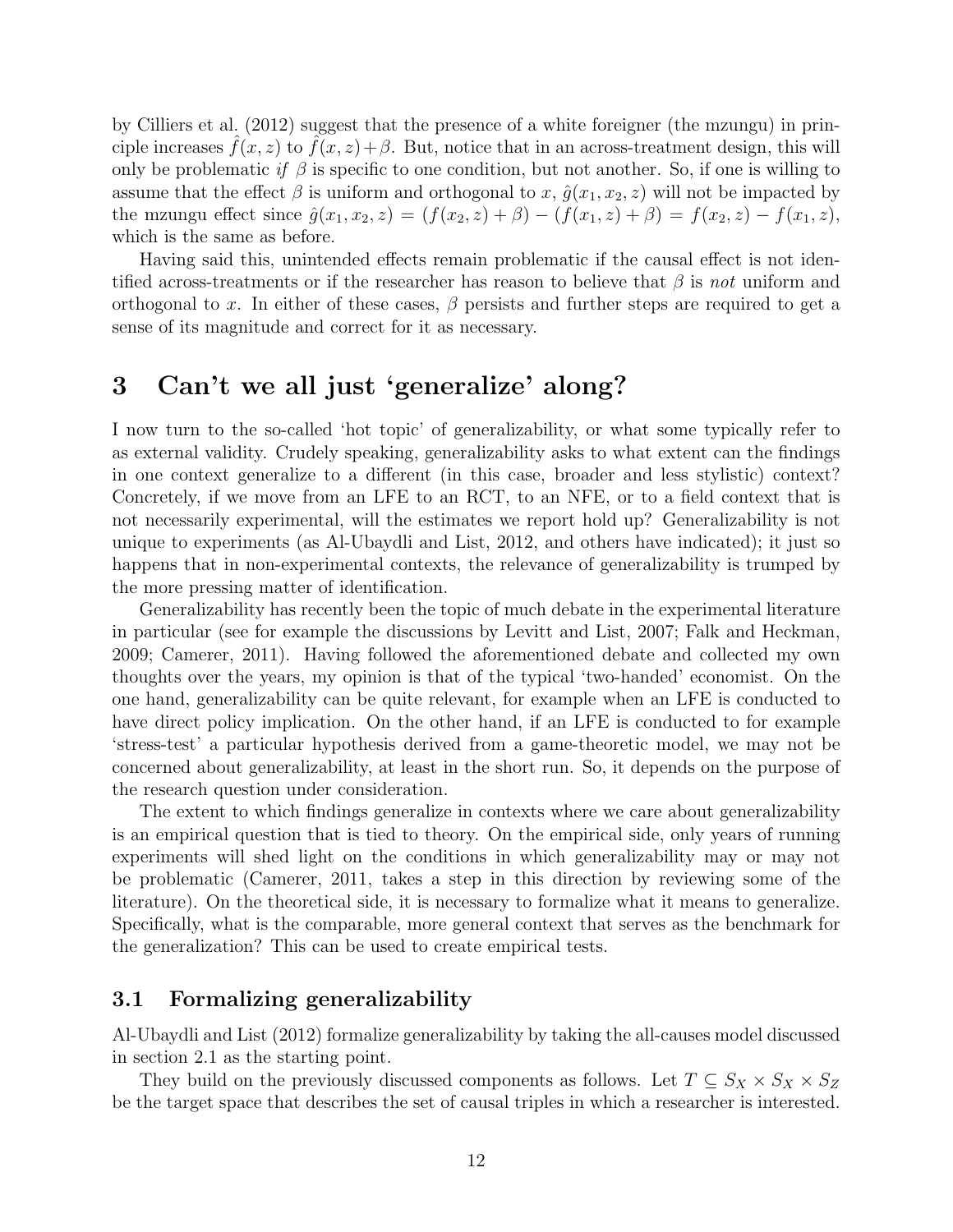Typically, the researcher wants to know the exact value of of the causal effect,  $g(x, x', z)$ , of each element of T. Let  $h: S_X \times S_X \times S_Z \to \mathbb{R}$  be a function that captures the aspect of a causal effect in which the researcher is interested. Before embarking upon a new empirical investigation, a researcher has a prior  $F^0_{x,x',z} : \mathbb{R} \to [0,1]$  about the value of  $h(x,x',z)$  for each  $(x, x', z) \in T$ . The prior is a cumulative density function based on existing theoretical and empirical studies, as well as the researcher's introspection.

An empirical investigation is a dataset  $D \subseteq S_X \times S_X \times S_Z$ . D and T may be disjoint, and both may be singletons. Let the results  $R \subseteq D \times \mathbb{R}$  be the set of causal effects obtainable from the dataset D making no parametric assumptions:  $R = \{(x, x', z, g(x, x', z)) : (x, x', z) \in D\}.$ After seeing the results, R, the researcher updates her prior  $F^0_{x,x',z}$  for each  $(x, x', z) \in T$ , forming a posterior  $F^1_{x,x',z}$ . The generalizability debate is concerned with formation of the posterior, especially for elements of  $T\backslash D$ . The posterior is the conclusion of the empirical investigation.

Given a set of priors  $\mathfrak{F}^0 = \{F_{x,x',z}^0 : (x,x',z) \in S_X \times S_X \times S_Z\}$  and results R, the generalizability set  $\Delta(R)$  is the set of causal triples outside the dataset where the posterior  $F_{x,x',z}^1$  is updated as a consequence of learning the results, that is:

$$
\Delta(R) = \{ (x, x', z) \in \{ S_X \times S_X \times S_Z \} \backslash D : F^1_{x, x', z}(\theta) \neq F^0_{x, x', z}(\theta) \text{ for some } \theta \in \mathbb{R} \}.
$$

Results are generalizable when the generalizability set is non-empty  $(\Delta(R) \neq \emptyset)$  and a researcher is said to generalize when the generalizability set intersects with the target space  $(\Delta(R) \cap T \neq \emptyset)$ . Specifically, they distinguish between three types of generalizability:

- 1. Given prior beliefs  $\mathfrak{F}^0$ , a set of results R has zero generalizability if its generalizability set is empty,  $\Delta(R) = \emptyset$ . This is the most conservative empirical stance.
- 2. Given prior beliefs  $\mathfrak{F}^0$ , a set of results R has *local* generalizability if its generalizability set contains points within an arbitrarily small neighborhood of points in  $D$ , that is:

$$
(x, x', z) \in \Delta(R) \Rightarrow (x, x', z) \in B_{\varepsilon}(\overline{x}, \overline{x}', \overline{z})
$$
 for some  $\varepsilon > 0$ ,  $(\overline{x}, \overline{x}', \overline{z}) \in D$ .

The simplest way to obtain local generalizability is to assume  $h(x, x', z)$  is continuous (or only has a small number of discontinuities), since continuity implies local linearity and therefore permits local extrapolation.

3. Given prior beliefs  $\mathfrak{F}^0$ , a set of results R has global generalizability if its generalizability set contains points outside an arbitrarily small neighborhood of points in  $D$ , that is:

$$
\exists (x, x', z) \in \Delta(R) : (x, x', z) \notin B_{\varepsilon}(\overline{x}, \overline{x}', \overline{z}) \text{ for some } \varepsilon > 0 \text{, for all } (\overline{x}, \overline{x}', \overline{z}) \in D.
$$

At the core, global generalizability is about assuming that a large change in  $(x, x', z)$ does not have a large effect on h.

### 3.2 Lab and field: Complements, not substitutes

Al-Ubaydli and List (2012) use this setup to discuss the advantages of field and lab experiments. The bottom line of their discussion is that, once viewed through the lens of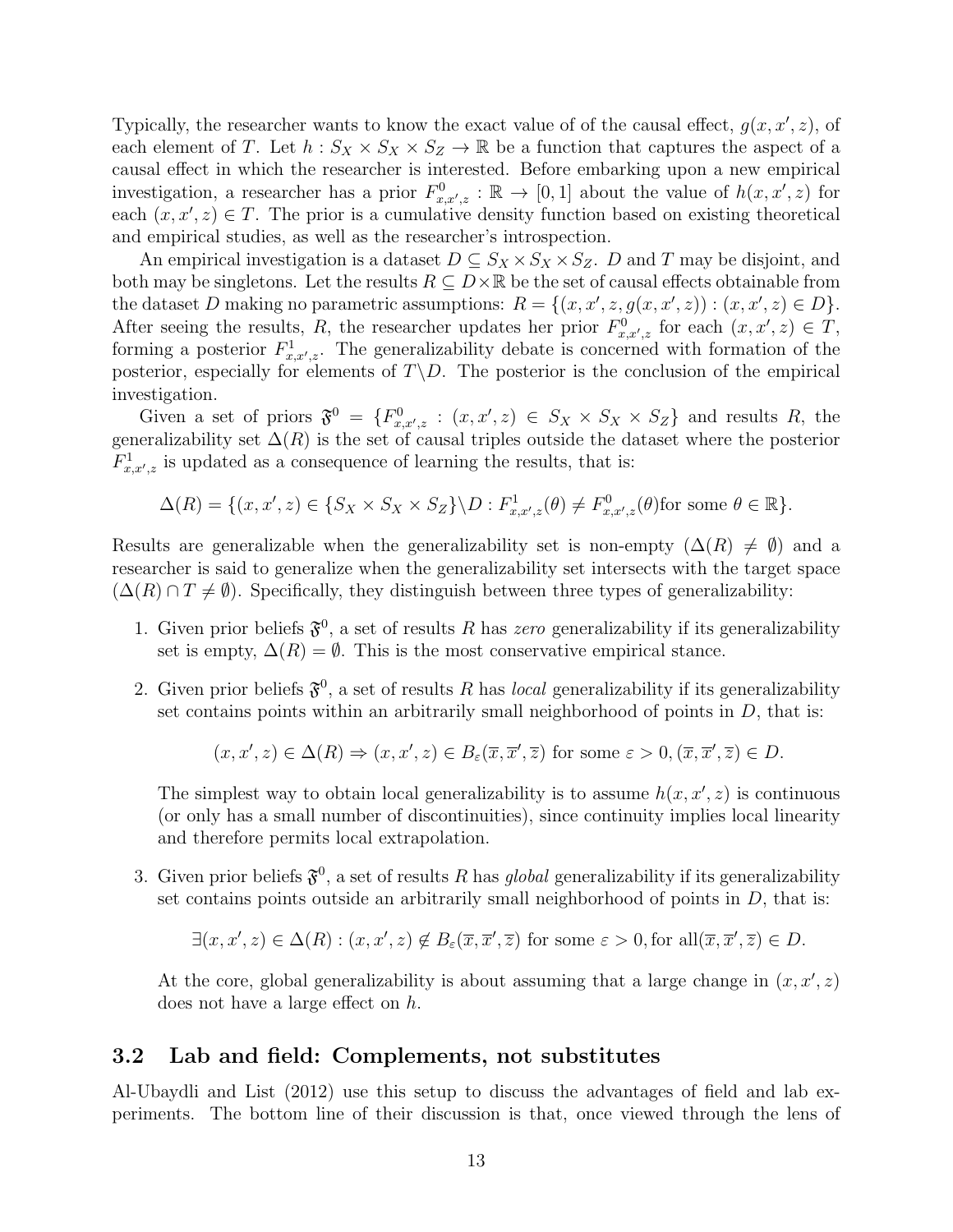their model, lab and field experiments are more likely to serve as complements rather than substitutes.

Assuming that (A1) a causal effect is investigation-neutral (that is, unaffected by the fact that it is being induced by a scientific investigator *ceteris paribus*) and  $(A2)$  as economists we are more interested in behavior in a natural setting (that is, a triple  $(x, x', z)$ ) that can plausibly exist in the absence of academic, scientific investigation), they discuss three propositions:

- Proposition 1 Under a liberal stance (global generalizability), neither field nor laboratory experiments are demonstrably superior to the other.
- Proposition 2 Under a conservative stance (local generalizability; or if the researcher is confident that  $h(x, x', z)$  is continuous), field experiments are more useful than laboratory experiments.
- Proposition 3 Under the most conservative stance (zero generalizability), field experiments are more useful than laboratory experiments because they are performed in one natural setting.

Some of these considerations follow immediately from assumption A2 above. By their very nature lab-like experiments represent an environment that could only come about as the result of a scientific investigation. As such, according to the above definition, they are not completed in natural settings. If we are interested in behavior in natural settings, they are at a disadvantage. This may be particularly relevant if there are factors that affect behavior in the non-natural setting that are otherwise not present. This can typically be a problem when participants know they will be or are being studied, as tends to be the case in lab experiments, AFEs and FFEs.

For example, there may be selection as to whom chooses to participate in the experiment. As Al-Ubaydli and List (2012) discuss, while this need not be a problem for internal validity (as one typically randomizes treatments over those who choose to participate), we must be careful in generalizing findings (see their pages 7, 17-18 and what they call 'treatment specific selection bias'). Another example is that the participant may adapt her behavior because she knows she is being studied. As Cilliers et al. (2012) discuss, this may very well be related to participants' expectations as to how the results of the experiments may inform subsequent policy. As discussed in section 2.4, similarly to the above, this type of 'adaptation bias'  $(\beta)$  need not pose a threat for internal validity if one maintains an across-treatment design to identify the causal effect and if one assumes that  $\beta$  is uniform across and orthogonal to treatment conditions  $(x, x')$ .

Despite propositions 1 through 3 above, the model discussed by Al-Ubaydli and List (2012) shows that there is a critically important advantage of lab experiments over field experiments and in particular, of LFEs over certain FFEs and NFEs. Their main support for this claim goes back to an issue I indicated previously when discussing the first purpose for LFEs, in particular when illustrating the rationale for the experiments conducted by Hill and Viceisza (2012). Many causal triples  $(x, x', z)$  are inestimable in field settings due to ethical, feasibility, or cost reasons. As they discuss, the range of causal triples that cannot be directly estimated in an NFE and that lie outside the local generalizability set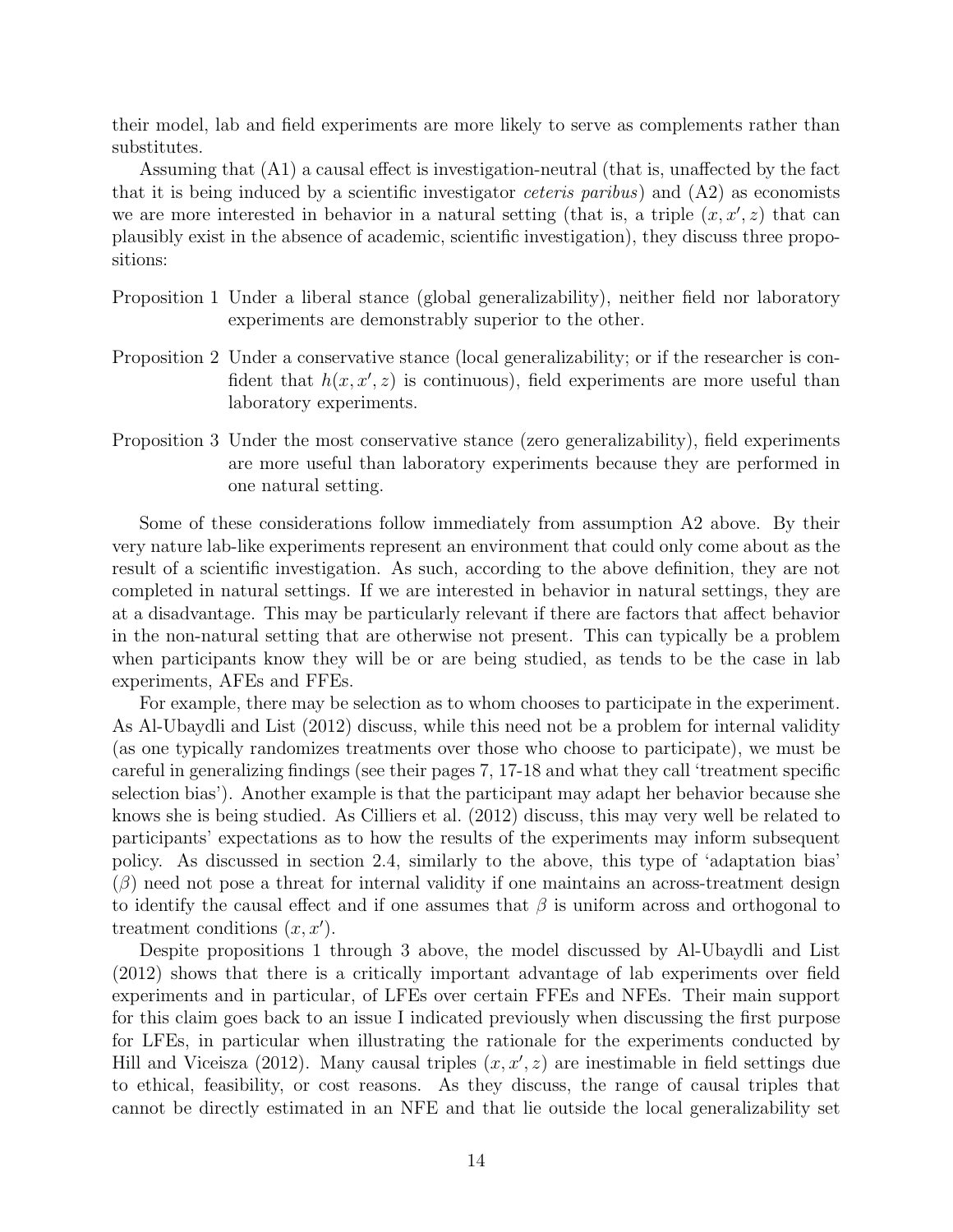of estimable causal triples is so large that in many environments, lab and field experiments become natural complements. They also allude to ease of replication as a clear advantage of lab-like experiments over pure field experiments.

So, despite the debate, it appears to me that particularly in the case of LFEs intended to inform (development) policy, we should care about generalizability. Interestingly, as several researchers have argued (see for example Falk and Heckman, 2009; Camerer, 2011; Al-Ubaydli and List, 2012), the complementary role of lab, lablike field, and pure field experiments suggests running more experiments at all levels. This is not only an important step in helping us gain insight into the conditions in which findings generalize, but it is also likely to help us formulate policies more confidently. Indeed, there is an increasing trend in the literature to conduct different types of experiments in a complementary manner, as signaled by the discussion in section 2.3.

# 4 Basic principles

Having discussed the primary purposes of LFEs and the extent to which generalizability is important, in this section I turn to some basic, general principles a researcher may want to consider when conducting an LFE, specifically in a rural area of a developing country. These principles are likely to be necessary, but not sufficient. A broader discussion with additional supporting references can be found in Viceisza (2012). These principles are complementary to and sometimes overlapping with those discussed by List (2011).

- Principle 1 Clearly define the research question and purpose of interest.
- Principle 2 Develop a theoretical or conceptual framework that informs those components of an experiment that need to be controlled.
- Principle 3 Depending on the purpose of the experiment, consider parallelism and generalizability. Design the experiment considering the most relevant components of the agents' day-to-day decisionmaking environment.
- Principle 4 Identify the focus variables–that is, the dependent/outcome variable Y and the main explanatory/treatment variable  $X$ –and the nuisance/additional explanatory variables Z.
- Principle 5 Vary the treatment variables independently. Some focus variables may be held constant–this is a special case of a 'treatment.'
- Principle 6 Use randomization or another more elaborate experimental design as an ex ante tool to indirectly control unobservable characteristics (part of  $Z$ ), specifically nuisance variables, and thus rule out potential confounding of treatment effects. Use additional, possibly stated-preference, data collected after the experiments to test for possible confounding effects.
- Principle 7 Submit your experiment protocol to the Institutional Review Board (IRB) for review. When conducting experiments in rural areas of developing countries,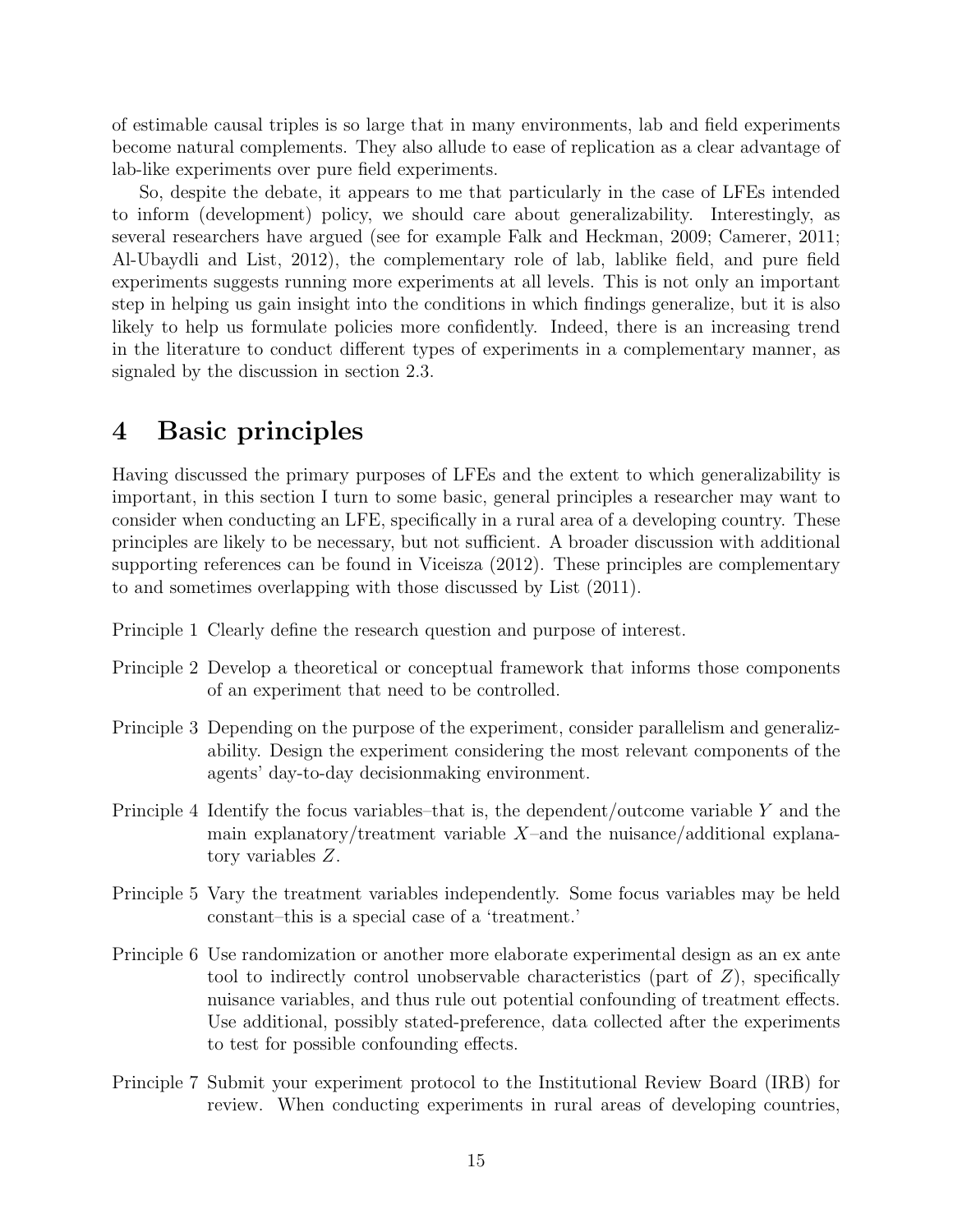this may include consultation of local IRBs or local authorities such as local governments.

- Principle 8 Keep the experiment protocol as simple as possible given the research question under consideration.
- Principle 9 Decide whether your experimental environment will be paper based or computer based. The main deciding factors should be (1) whether your subjects, enumerators, or both can handle computer-based tasks and (2) whether it is feasible to have the computer hard- and software deployed in the field.
- Principle 10 Decide whether the experiment will maintain neutral or loaded framing. If neutral, make sure to test subjects' understanding more than if framed.
- Principle 11 Determine how much information should be concealed from your subjects. Deception should be used only if absolutely necessary, in which case the protocol should be carefully scrutinized by the IRB.
- Principle 12 At a minimum, do 'communal' exercises to test subjects' understanding. Be wary of those subjects who are likely to fall through the cracks and of dazed looks!
- Principle 13 Decide on your payment protocol (single or double blind), and communicate that to your subjects via the instructions so they understand the level of privacy involved in the experiment protocol. It is important to communicate this tactfully in order not to cause paranoia among the subjects.
- Principle 14 Identify a target population, and draw a sample according to a multistage procedure, taking into account sampling and nonsampling errors as well as analytical domains. Make sure that the sample size is based on careful power calculations.
- Principle 15 Formulate a proper recruitment strategy to ensure maximum attendance. This entails having a proper invitation (possibly in the form of an official letter supported by an additional letter from a 'trusted' party) that provides necessary, relevant information that entices subjects to attend the experiment. Make sure all recruiters are trained collectively and are aware of the proper protocol for recruitment (that is, what information to provide, whether to obtain the consent of the subjects, how to deal with nonresponses, and so on).
- Principle 16 Hire a team of collaborators that comprises a field coordinator (who coordinates the listing, recruitment, and show-up of participants at the experiment), a main translator (who will either do line-by-line translation or conduct the experiment herself), and if necessary an assistant experimenter (who will perform the necessary calculations behind the scenes, provided the experiment is paper based), additional assistants (who will facilitate the procedures of the experiment), and enumerators (who will conduct any necessary surveys). It is important for you to be convinced that your team of collaborators is well equipped to perform the tasks at hand.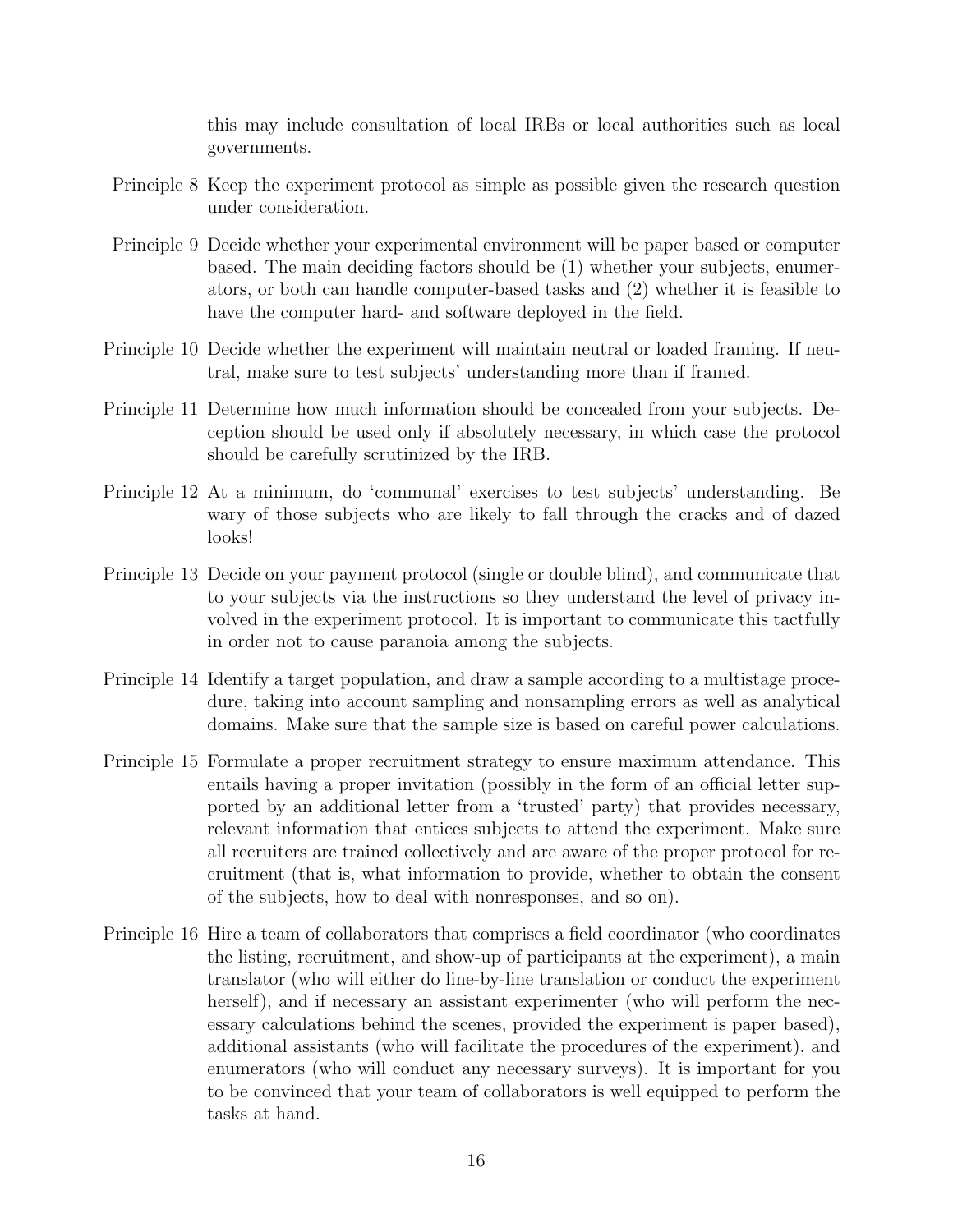- Principle 17 Secure an 'ideal' locale (that is, a spacious one with tables, chairs, and a board, and relatively easily accessible) to serve as the laboratory for your experiment. Make sure the assistant experimenter has a private area or room in which to perform his tasks during the experiment. Buy dividers locally if possible; these could vary from voting boxes to sturdy cartons to standard boxes.
- Principle 18 Have money available to pay your subjects after the experiments. Take appropriate measures to ensure the security of the field team (in relation to the money). Try not to publicly display cash. Use tact in dealing with cash; be prepared for potential crowds as word travels. Train the field team on how to deal with such potential situations as well.
- Principle 19 Design and conduct surveys to complement your experimental data. Typically, these surveys will be of two types: (1) a relatively short postexperiment survey of 30 to 60 minutes intended to test subjects understanding, gain a better understanding of their rationale for decisionmaking, and collect specific individual-level characteristics that may not be collected as part of the household survey and (2) an extensive household survey intended to collect observable characteristics of the household as a whole (to be used to capture heterogeneity across the subject pool). Train enumerators collectively, and make sure that each enumerator reports to a lead enumerator, who in turn reports to the field coordinator, who in turn reports to you.

Furthermore, I would suggest to keep the following practical aspects in mind:

- Aspect 1 Conduct a pilot experiment. Pilot experiments are very informative and shed light on many complications that may arise during the actual experiment.
- Aspect 2 Randomize entry to and seating in the experimental laboratory.
- Aspect 3 Plan for attrition among experiment subjects. One way to prepare for this is to recruit regular and alternate subjects.
- Aspect 4 Plan for (curious) nonparticipants. Members of the larger community who are not subjects might still be interested in the experiment; they should be treated with courtesy and tact.
- Aspect 5 Beware of long sessions. Do not address too many issues in a single experiment. Keep things simple, and have realistic expectations.
- Aspect 6 Be aware of religious and cultural sensitivities. Subjects might be sensitive to particular colors, symbols, or concepts (such as usury, in the case of certain Muslim communities).
- Aspect 7 Be prepared for distractions. A certain level of distraction (from children accompanying a subject, for example) might be unavoidable, so plan for this; holding multiple sessions, as suggested below, can help.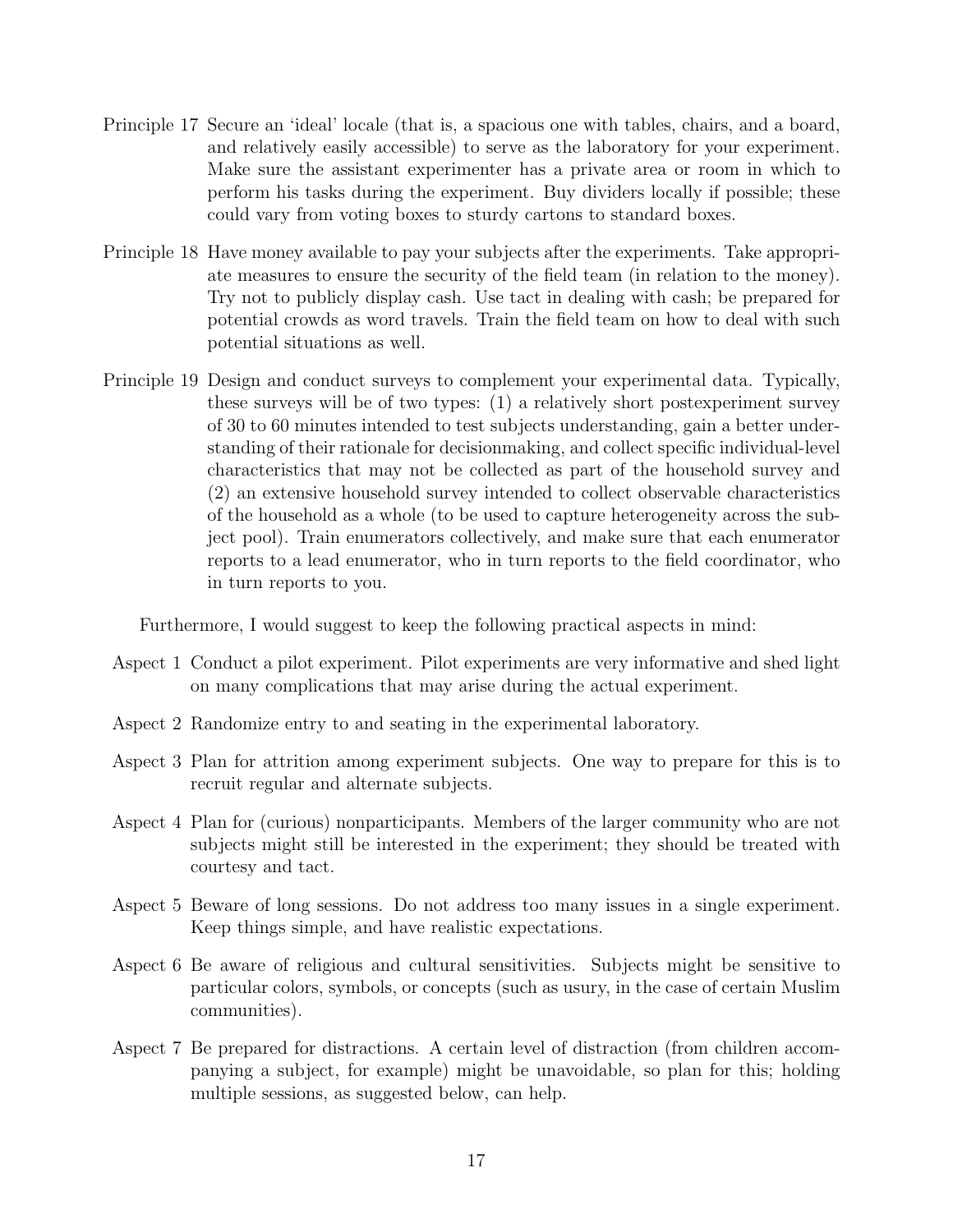Aspect 8 Hold two or more sessions for each treatment variable you test. This allows you to identify and allow for session-level differences such as nuisances or distractions that might affect all individuals participating in the session.

### 5 Ways forward: Experimenting with experiments

In this article, I reviewed some of the literature that reports LFEs, particularly when conducted in rural areas of developing countries. I discussed four main purposes of these types of experiments. First, to test theories or heuristic principles. Second, to identify and estimate parameters associated with characteristics. Third, to explore the structural nature of parameters derived from empirical methods that may or may not be experimental. Fourth, to assess methodological difficulties associated with LFEs and their potential impact on parameter estimates. I also addressed the importance of generalizability for LFEs intended to inform policymaking and emphasized the complementary role between LFEs and other empirical methods, in particular other experiments. I concluded with a discussion of 19 basic principles and eight practical aspects to consider when conducting LFEs.

Having discussed these main issues and specifically, after having identified the four purposes of LFEs, I foresee–and to some extent hope–that the literature will continue in at least the following three, nonmutually exclusive directions.

First, I believe the literature would benefit from a continued refinement of experimental methodologies. In general, but perhaps even more so in the context of LFEs intended to inform policy, it is important to know what to infer from experimental parameters. Thus, as has been a mainstay of (lab) experimental economics, it will be worthwhile to continue designing experiments aimed at addressing methodological questions. Among these are topics that address (1) framing, experimenter, design and elicitation effects; (2) the interplay between experimental and non-experimental (quasi and structural) data; (3) potential benefits and costs (statistically and physically) from maintaining modes of data collection beyond the standard paper- or electronic-based methods in the field such as virtual experiments (see for example Fiore et al., 2009); and (4) the types of data collected in the field beyond standard choices such as neuro- or bio-economic data (see for example Gin´e et al., 2012).

Second, as signaled previously, the generalizability 'debate' is partly an empirical question that will only be resolved over time. As such, I foresee (and also hope) that the literature will continue to conduct LFEs in conjunction with other types of experiments and empirical methods. This will not only enable us to better understand the complementary role of different types of experiments, but it is also likely to lead to more careful and precise policy recommendations. Furthermore, since experiments also inform the development of new or alternative models, this process is also likely to contribute to the formalization of generalizability.

Finally, while implicit in the former, I foresee that LFEs will continue to be conducted together with other types of empirical methods, in particular structural approaches. Not only can experiments enable estimation of structural parameters (such as risk and time preference parameters), but they also allow for identification of broader and more complex structural models (as done by Mahajan and Tarozzi, 2011, for example).

Overall, I find that LFEs have an important role to play in informing policymaking,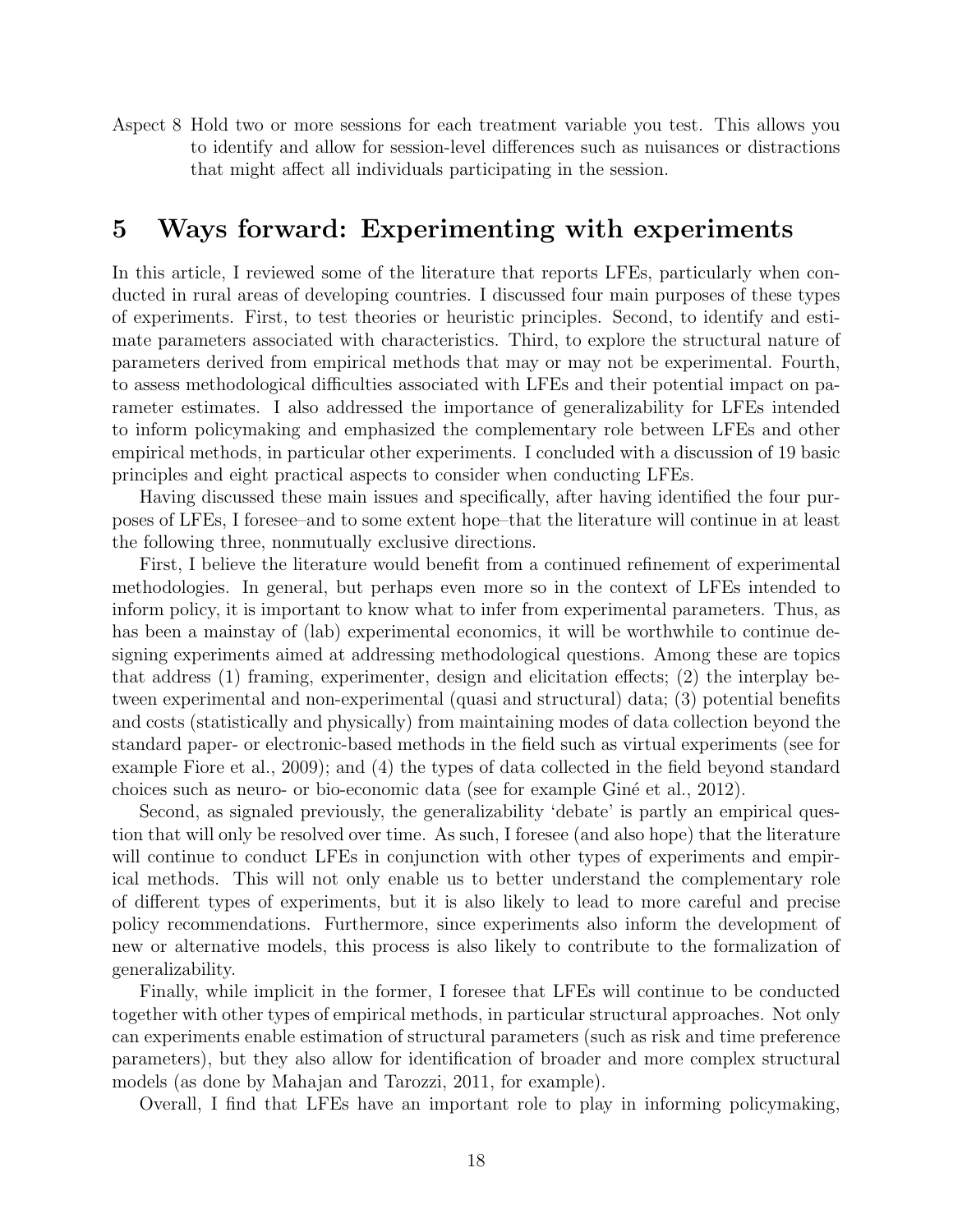particularly in rural areas of developing countries.

# References

- Akay, A., P. Martinsson, H. Medhin, and S. Trautmann (2012). Attitudes toward uncertainty among the poor: An experiment in rural Ethiopia. Theory and Decision 73, 453–464. http://dx.doi.org/10.1007/s11238-011-9250-y.
- Al-Ubaydli, O. and J. A. List (2012, March). On the generalizability of experimental results in economics. Working Paper 17957, National Bureau of Economic Research.
- Andersen, S., G. W. Harrison, M. I. Lau, and E. E. Rutström (2008). Eliciting Risk and Time Preferences. Econometrica 76 (3), 583–618.
- Ashraf, B. N. (2009). Spousal Control and Intra-Household Decision Making : An Experimental Study in the Philippines. The American Economic Review 99(4), 1245–1277.
- Ashraf, N., I. Bohnet, and N. Piankov (2006). Decomposing trust and trustworthiness. Experimental Economics 9, 193–208.
- Ashraf, N., D. Karlan, and W. Yin (2006). Tying Odysseus to the mast: Evidence from a commitment savings product in the Philippines. The Quarterly Journal of Economics 121(2), 635–672.
- Attanasio, O., A. Barr, J. C. Cardenas, G. Genicot, and C. Meghir (2012, April). Risk pooling, risk preferences, and social networks. American Economic Journal: Applied Economics  $\frac{1}{2}$ (2), 134–67.
- Banerjee, A. V. and E. Duflo (2009). The experimental approach to development economics. Annual Review of Economics 1, 151–178.
- Banerjee, A. V. and E. Duflo (2010). Giving credit where it is due. Journal of Economic Perspectives  $24(3)$ , 61–80.
- Barr, A. (2003). Trust and expected trustworthiness: Experimental evidence from Zimbabwean villages. The Economic Journal 113 (489), 614–630.
- Barr, A., T. Packard, and D. Serra (2012). Participatory accountability and collective action: Experimental evidence from Albanian schools. Working Paper.
- Berge, L. I. O., K. Bjorvatn, and B. Tungodden (2011). Human and financial capital for microenterprise development: Evidence from a field and lab experiment. Working Paper.
- Bernard, T., L. Sène, A. Viceisza, and F. Wouterse (2012). Let's coordinate! Experimental evidence from farmer groups in Senegal. Working Paper.
- Binswanger, H. P. (1980). Attitudes Toward Risk, Experimental Measurement in Rural India. American Journal of Agricultural Economics 62 (August), 395–407.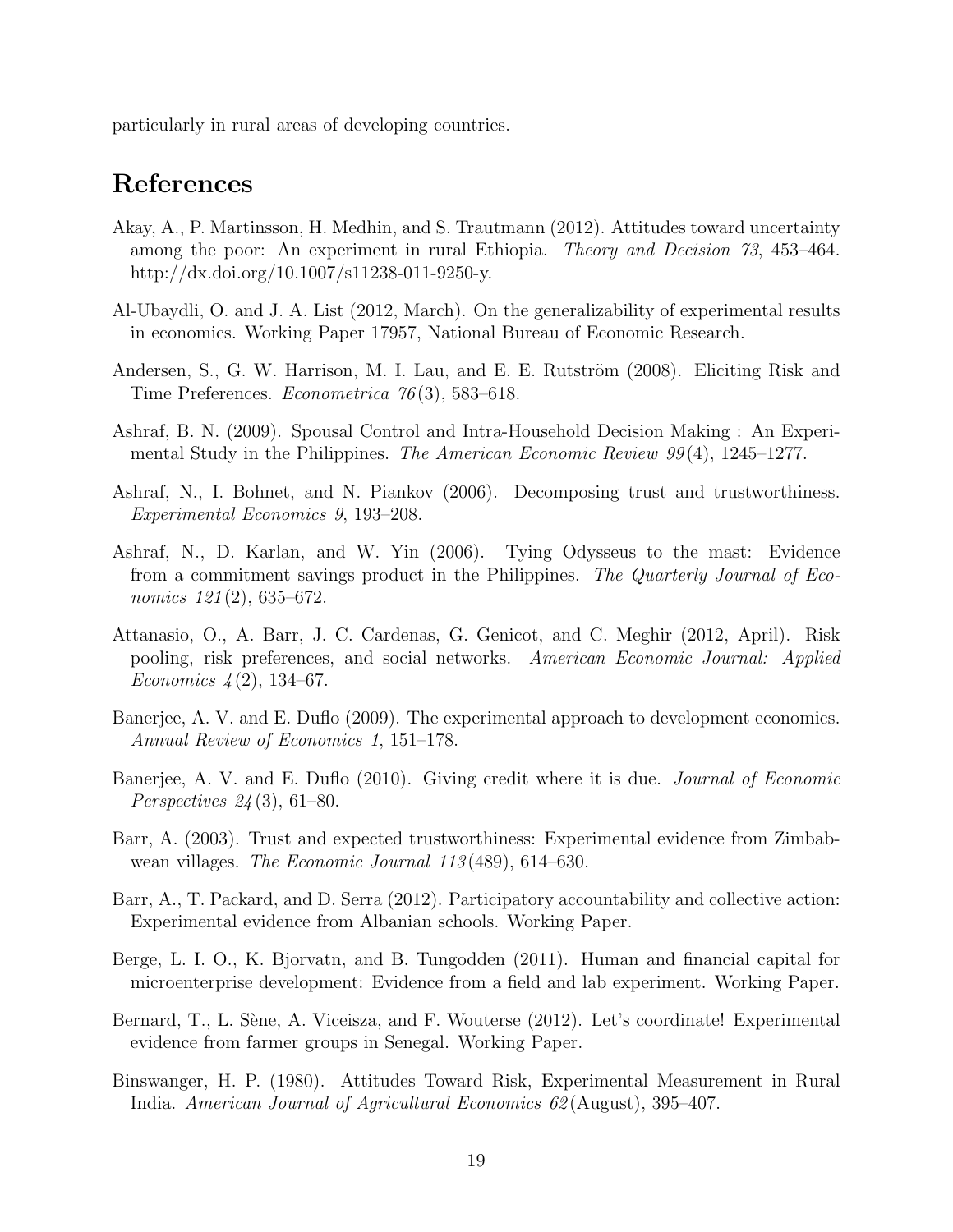- Bursztyn, L. and L. C. Coffman (2012). The schooling decision: Family preferences, intergenerational conflict, and moral hazard in the Brazilian favelas. Journal of Political Economy  $120(3)$ , pp. 359–397.
- Burtless, G. (1995). The case for randomized field trials in economic and policy research. Journal of Economic Perspectives  $9(2)$ , 63–84.
- Camerer, C. F. (2011). The Promise and Success of Lab-Field Generalizability in Experimental Economics: A Critical Reply to Levitt and List. *SSRN eLibrary*.
- Card, D., S. DellaVigna, and U. Malmendier (2011, September). The role of theory in field experiments. Journal of Economic Perspectives 25(3), 39–62.
- Carter, M. (2008). Inducing innovation: Risk instruments for solving the conundrum of rural finance. Working Paper.
- Charness, G., U. Gneezy, and M. A. Kuhn (2013). Experimental methods: Extra-laboratory experiments-extending the reach of experimental economics. Journal of Economic Behavior & Organization  $91(0)$ ,  $93-100$ .
- Charness, G. and A. Viceisza (2013). Comprehension and risk elicitation in the field: Evidence from rural Senegal. Working Paper.
- Cilliers, J., D. Oeindrila, and B. Sidiqqi (2012). 'White man's burden'? A field experiment on generosity and foreigner presence. Working Paper.
- Cole, S. A., X. Gin´e, J. Tobacman, P. B. Topalova, R. M. Townsend, and J. I. Vickery (2009). Barriers to household risk management: Evidence from India. Harvard Business School Finance Working Paper No. 09-116.
- Cole, S. A., X. Giné, and J. I. Vickery (2012). How does risk management influence production decisions? Evidence from a field experiment. Working Paper.
- Davis, D. D. and C. A. Holt (1993). Experimental Economics. Princeton, NJ: Princeton University Press.
- de Brauw, A. and P. Eozenou (2011). Measuring risk attitudes among Mozambican farmers. Harvest Plus Working Paper Series 6.
- Deaton, A. (2010). Instruments, randomization, and learning about development. *Journal* of Economic Literature  $48(2)$ , 424–55.
- Delavande, A., X. Giné, and D. McKenzie (2011). Eliciting probabilistic expectations with visual aids in developing countries: How sensitive are answers to variations in elicitation design? Journal of Applied Econometrics 26 (3), 479–497.
- Dohmen, T., A. Falk, D. Huffman, U. Sunde, J. Schupp, and G. G. Wagner (2011). Individual risk attitudes: Measurement, determinants, and behavioral consequencesmen. Journal of the European Economic Association  $9(3)$ , 522–550.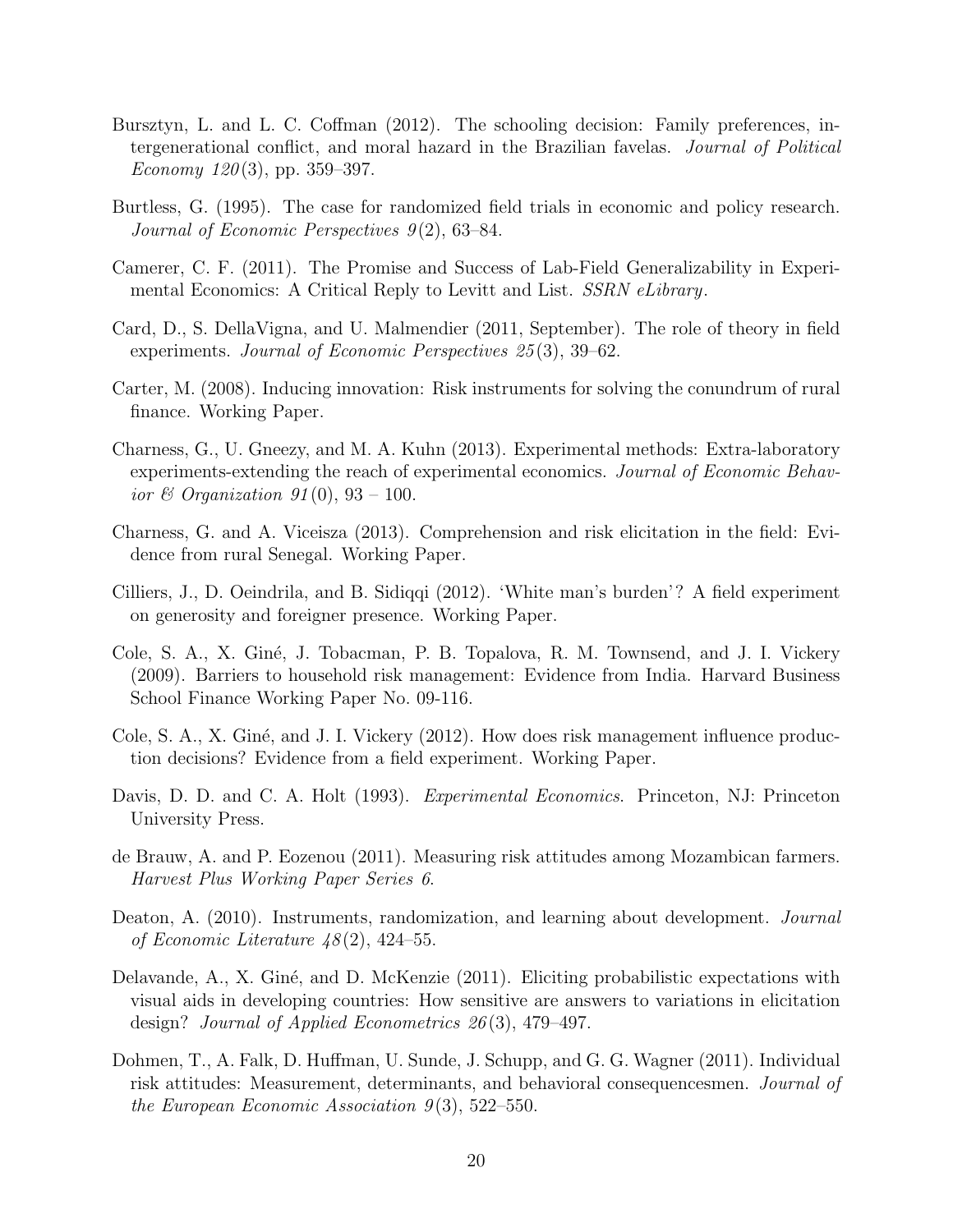- Duflo, E., R. Glennerster, and M. Kremer (2007). Using randomization in development economics research: A toolkit. Volume 4 of Handbook of Development Economics, pp. 3895 – 3962. Elsevier.
- Engle Warnick, J. C., J. Escobal, and S. C. Laszlo (2011). Ambiguity aversion and portfolio choice in small-scale peruvian farming. The B.E. Journal of Economic Analysis  $\mathcal C$ Policy  $11(1)$ , 68.
- Falk, A. and J. J. Heckman (2009). Lab experiments are a major source of knowledge in the social sciences. Science 326 (5952), 535–538.
- Feigenberg, B., E. Field, and R. Pande (2012). The economic returns to social interaction: Experimental evidence from microfinance. Working Paper.
- Finan, F. and L. Schechter (2012). Vote-buying and reciprocity. *Econometrica*  $80(2)$ , 863– 881.
- Fiore, S. M., G. W. Harrison, C. E. Hughes, and E. E. Rutström (2009, January). Virtual experiments and environmental policy. Journal of Environmental Economics and *Management*  $57(1)$ , 65–86.
- Friedman, D. and S. Sunder (1994). Experimental Methods: A Primer for Economists. Cambridge, UK: Cambridge University Press.
- Giné, X., J. Goldberg, D. Silverman, and D. Yang (2012). Revising commitments: Field evidence on the adjustment of prior choices. Working Paper.
- Giné, X., J. Goldberg, and D. Yang (2012, September). Credit market consequences of improved personal identification: Field experimental evidence from Malawi. American Economic Review 102 (6), 2923–54.
- Giné, X., P. Jakiela, D. Karlan, and J. Morduch (2010, September). Microfinance games. American Economic Journal: Applied Economics 2(3), 60–95.
- Gneezy, U., K. L. Leonard, and J. A. List (2009). Gender differences in competition: Evidence from a matrilineal and a patriarchal society. *Econometrica* 77(5), 1637–1664.
- Gneezy, U. and J. Potters (1997). An experiment on risk taking and evaluation periods. The Quarterly Journal of Economics  $112(2)$ , pp. 631–645.
- Guiteras, R. (2012). Eliciting and utilizing willingness to pay: Evidence from field trials in Northern Ghana. Working Paper.
- Harrison, G. W., S. J. Humphrey, and A. Verschoor (2010). Choice under uncertainty: Evidence from Ethiopia, India and Uganda. The Economic Journal 120 (543), 80–104.
- Harrison, G. W. and J. A. List (2004). Field experiments. Journal of Economic Literature  $42(4)$ , 1009-1055.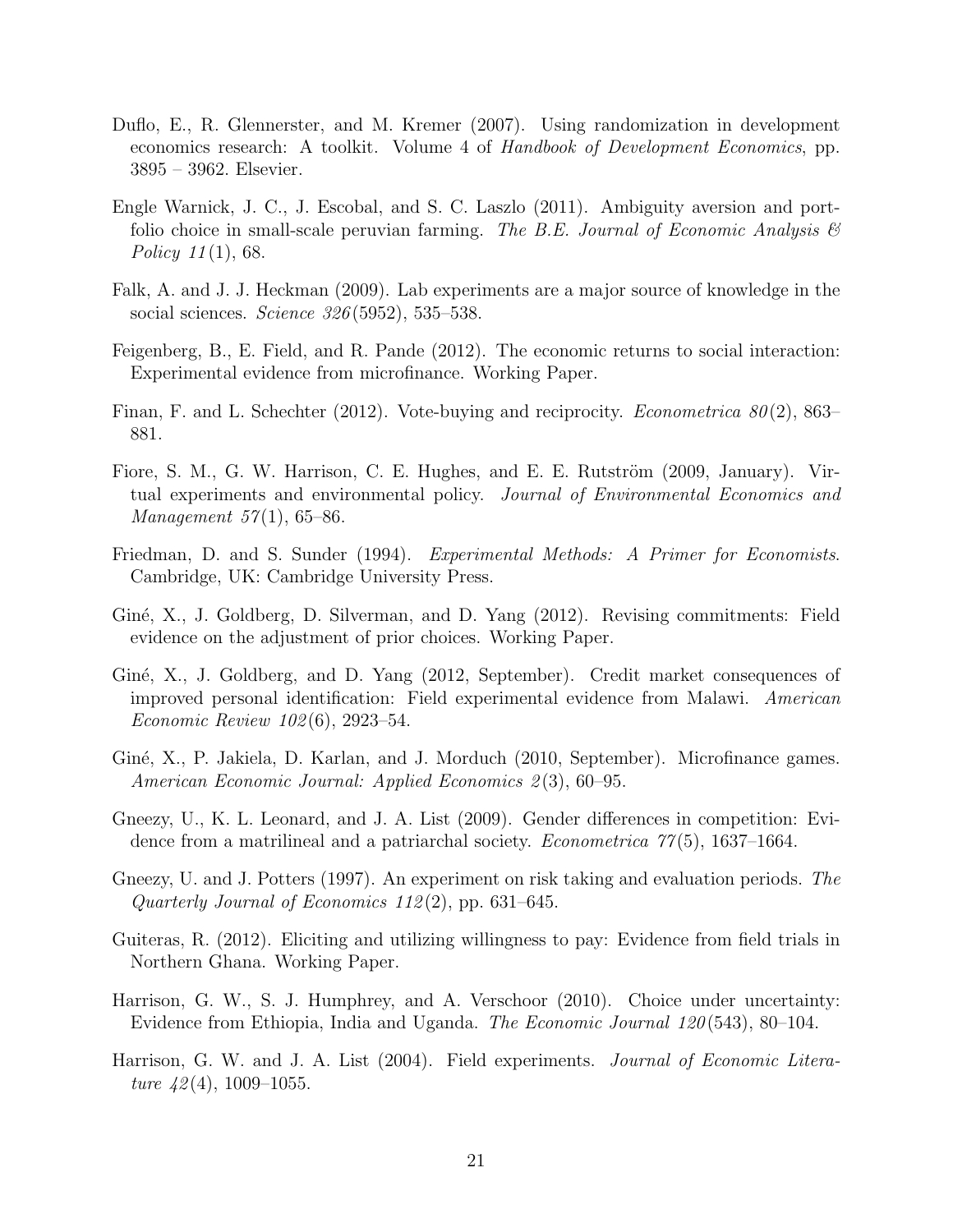- Heckman, J. J. (1995). Assessing the case for social experiments. Journal of Economic Perspectives  $9(2)$ , 85-110.
- Heckman, J. J. (2000). Causal parameters and policy analysis in economics: A twentieth century retrospective. The Quarterly Journal of Economics  $115(1)$ ,  $45-97$ .
- Heckman, J. J. (2010). Building bridges between structural and program evaluation approaches to evaluating policy. Journal of Economic Literature  $48(2)$ , 356–98.
- Hill, R. and A. Viceisza (2012). A field experiment on the impact of weather shocks and insurance on risky investment. Experimental Economics 15, 341–371. http://dx.doi.org/10.1007/s10683-011-9303-7.
- Hill, R. V., E. Maruyama, and A. Viceisza (2012). Breaking the norm: An empirical investigation into the unraveling of good behavior. Journal of Development Economics  $99(1)$ ,  $150 - 162.$
- Hill, R. V. and M. Torero (2009). Innovations in insuring the poor, Volume 17 of 2020 Vision Focus Brief. Washington, DC: International Food Policy Research Institute (IFPRI).
- Holt, C. A. and S. K. Laury (2002). Risk aversion and incentive effects. The American Economic Review 92 (5), 1644–1655.
- Holt, C. A. and S. K. Laury (2005). Risk aversion and incentive effects: New data without order effects. The American Economic Review 95 (3), 902–904.
- Imbens, G. W. (2010). Better late than nothing: Some comments on Deaton (2009) and Heckman and Urzua (2009). Journal of Economic Literature 48 (2), 399–423.
- Jakiela, P., E. Miguel, and V. te Velde (2012). You've earned it: Combining field and lab experiments to estimate the impact of human capital on social preferences. Working Paper.
- Jakiela, P. and O. Ozier (2012). Does Africa need a rotten kin theorem? Experimental evidence from village economies. Working Paper.
- Jamison, J. and D. Karlan (2011). Measuring preferences and predicting outcomes. Working Paper.
- Karlan, D. S. (2005). Using experimental economics to measure social capital and predict financial decisions. The American Economic Review 93, 1688–1699.
- Levitt, S. D. and J. A. List (2007). What do laboratory experiments measuring social preferences reveal about the real world? Journal of Economic Perspectives 21 (2), 153– 174.
- Levitt, S. D. and J. A. List (2009). Field experiments in economics: The past, the present, and the future. European Economic Review  $53(1)$ , 1–18.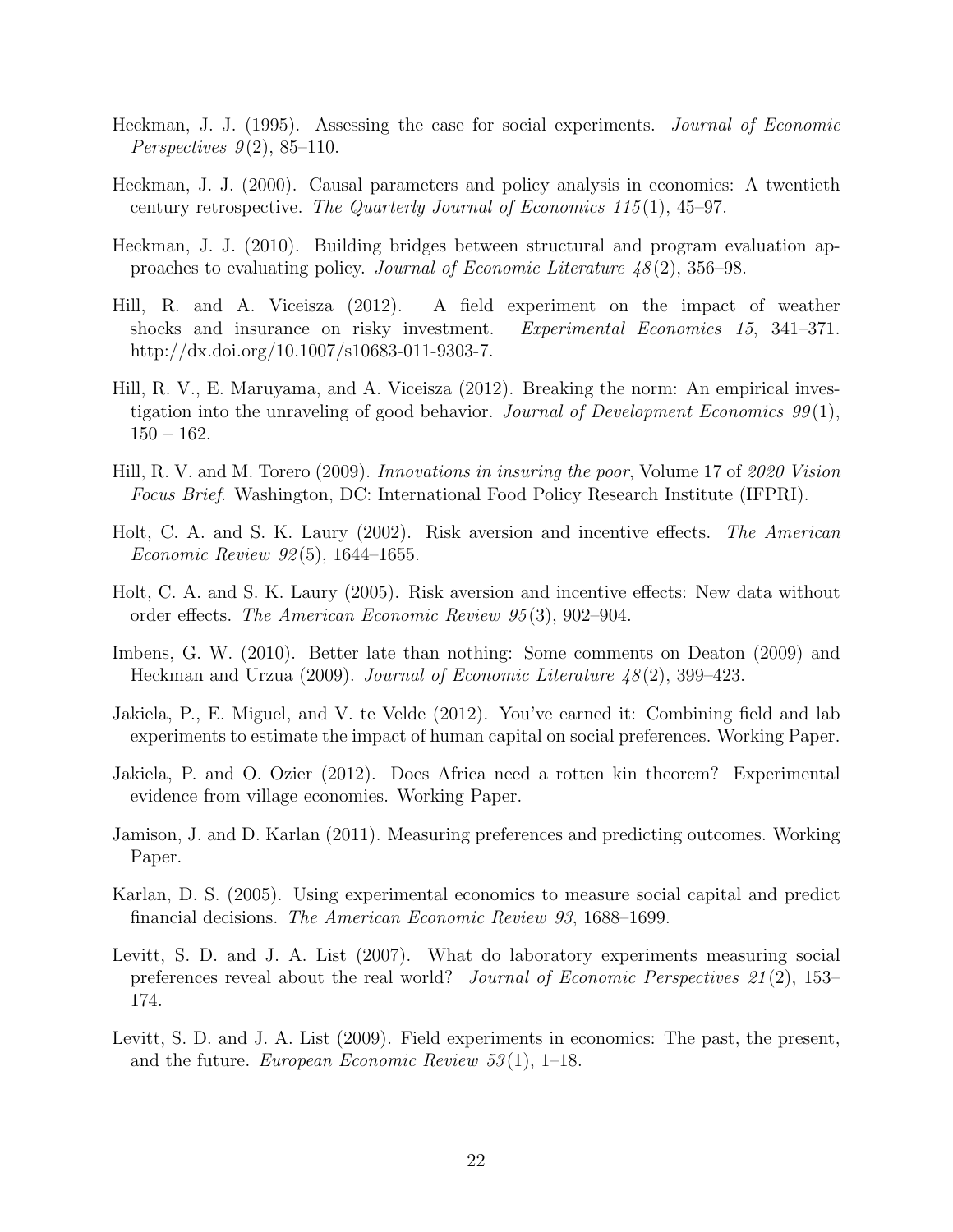- List, J., S. Sadoff, and M. Wagner (2011). So you want to run an experiment, now what? some simple rules of thumb for optimal experimental design. Experimental Economics 14, 439–457. http://dx.doi.org/10.1007/s10683-011-9275-7.
- List, J. A. (2011). Why economists should conduct field experiments and 14 tips for pulling one off. Journal of Economic Perspectives 25 (3), 3–16.
- Mahajan, A. and A. Tarozzi (2011). Time inconsistency, expectations and technology adoption: The case of insecticide treated nets. Working Paper.
- Samuelson, L. (2005). Economic theory and experimental economics. Journal of Economic *Literature 43*(1), 65–107.
- Samuelson, P. (1947). Foundations of Economic Analysis. Cambridge, MA: Harvard University Press.
- Sandmo, A. (1971). On the theory of the competitive firm under price uncertainty. The American Economic Review 61 (1), 65–73.
- Schechter, L. (2007, September). Theft, gift-giving, and trustworthiness: Honesty is its own reward in rural Paraguay. American Economic Review 97 (5), 1560–1582.
- Smith, V. L. (1982). Microeconomic Systems as an Experimental Science. The American Economic Review 72 (5), 923–955.
- Smith, V. L. (1987). Experimental methods in economics. In J. Eatwell, M. Milgate, and P. Newman (Eds.), The New Palgrave: A Dictionary of Economics (First ed.). New York, NY: Palgrave MacMillan.
- Tanaka, T., C. F. Camerer, and Q. Nguyen (2010, March). Risk and time preferences: Linking experimental and household survey data from Vietnam. American Economic  $Review 100(1), 557-71.$
- Viceisza, A. C. G. (2012). Treating the Field As a Lab: A Basic Guide to Conducting Economics Experiments for Policymaking, Volume 7 of Food Security in Practice Technical Guide Series. Washington, DC: International Food Policy Research Institute (IFPRI).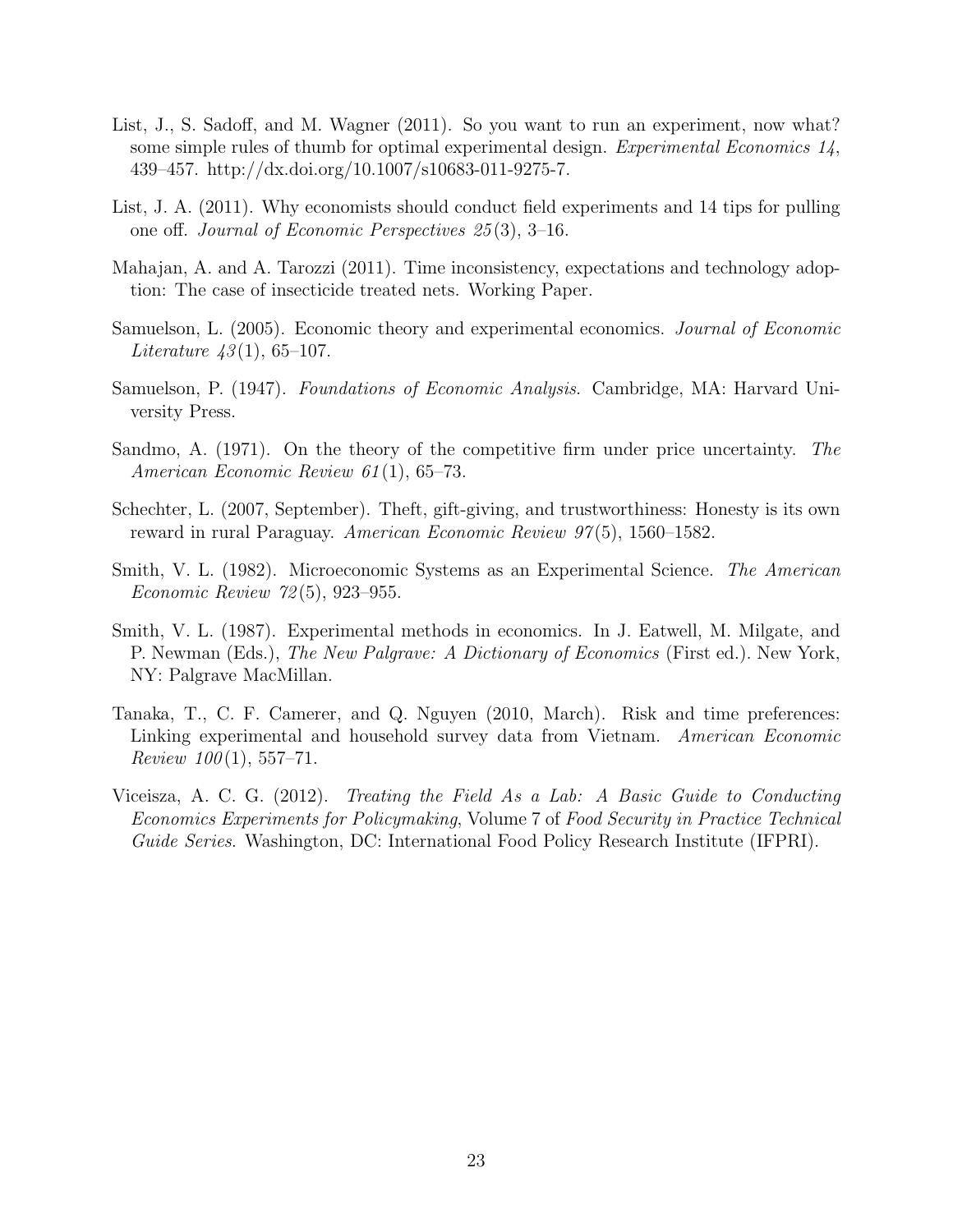Table 1: Overview of selected studies reporting LFEs in developing/emerging country contexts

| Study                                                 | Finding                                                                                                              | Country                 |  |  |
|-------------------------------------------------------|----------------------------------------------------------------------------------------------------------------------|-------------------------|--|--|
| Purpose 1: Testing theory and/or heuristics           |                                                                                                                      |                         |  |  |
| Ashraf $(2009)$                                       | Info & comm interact with household control to produce mutable gender-specific outcomes.                             | Philippines             |  |  |
| Attanasio et al. (2012)                               | Advantages to grouping assortatively on risk may be inaccessible when trust is absent or low.                        | Colombia                |  |  |
| Bursztyn and Coffman (2012)                           | Intergenerational conflicts in schooling decisions $\&$ lack of parental control $\&$ observability.                 | Brazil                  |  |  |
| Giné et al. $(2010)$                                  | Group lending increases risk taking and group contracts benefit borrowers.                                           | Perú                    |  |  |
| Hill and Viceisza (2012)                              | Insurance weakly positively affects fertilizer purchases while weather shocks also have an impact.                   | Ethiopia                |  |  |
| Schechter (2007)                                      | Evidence for a model of theft is found: giving $\uparrow$ when trust is lower & the threat of theft is greater.      | Paraguay                |  |  |
| Purpose 2: Eliciting characteristics                  |                                                                                                                      |                         |  |  |
|                                                       | Risk, time and ambiguity preferences                                                                                 |                         |  |  |
| Akay et al. $(2012)$                                  | Strong risk and ambiguity aversion were found suggesting their potential importance for agriculture.                 | Ethiopia                |  |  |
| Binswanger (1980)                                     | Risk attitudes are elicited $\&$ at high payoff levels, virtually all subjects are moderately risk averse.           | India                   |  |  |
| de Brauw and Eozenou (2011)                           | Risk attitudes are elicited $\&$ 75% of the sample is consistent with rank dependent utility.                        | Moçambique              |  |  |
| Giné et al. (2012)                                    | Revisions of prior choices based on measures of time suggest self-control problems.                                  | Malawi                  |  |  |
| Harrison et al. (2010)                                | Risk attitudes are elicited $\& 50\%$ of the sample is consistent with expected utility (prospect) theory.           | Ethiopia, India, Uganda |  |  |
| Mahajan and Tarozzi (2011)                            | Time preferences (TP) are elicited $\&$ used to identify parameters and time-inconsistent agents.                    | India                   |  |  |
| Tanaka et al. $(2010)$                                | Using measures of risk/time, people in higher-income villages are less loss-averse/more patient.                     | Vietnam                 |  |  |
|                                                       | Social capital (preferences, norms, trust and reciprocity)                                                           |                         |  |  |
| Ashraf et al. $(2006)$                                | Dictator and risk experiments show that mainly expectations of trustworthiness explain trust.                        | Russia, S. Africa, USA  |  |  |
| Barr (2003)                                           | While trustworthiness is important for trust, so are non-expectational desires to 'community build'.                 | Zimbabwe                |  |  |
| Hill et al. $(2012)$                                  | Trust games show that small increases in non-reciprocal behavior result in an unraveling reciprocity.                | Perú                    |  |  |
| Jakiela and Ozier (2012)                              | Observability is varied and women seek to conceal experimental income to avoid pressures to share.                   | Kenya                   |  |  |
| Gender differences in preferences and decision making |                                                                                                                      |                         |  |  |
| Gneezy et al. (2009)                                  | Gender differences may be due to nurture (social context) rather than nature.                                        | Tanzania, India         |  |  |
| Purpose 3: Unpacking the black box                    |                                                                                                                      |                         |  |  |
| Ashraf et al. $(2006)$                                | Women with a lower discount rate (TP) are more likely to open a commitment savings account.                          | Philippines             |  |  |
| Barr et al. $(2012)$                                  | Public goods game data correlate with survey data on voluntary participation in institutions.                        | Albania                 |  |  |
| Berge et al. $(2011)$                                 | LFE data (e.g. risk, time) & RCTs show that human capital is a barrier to business training.                         | Tanzania                |  |  |
| Bernard et al. (2012)                                 | Coordination games $\&$ RCTs are used to assess the impact of training on collective behavior.                       | Senegal                 |  |  |
| Engle Warnick et al. (2011)                           | Ambiguity aversion $\downarrow$ the likelihood that farmers plant more than one variety of their main crop.          | Perú                    |  |  |
| Finan and Schechter (2012)                            | Trust game & vote-buying survey data show that politicians target reciprocal individuals.                            | Paraguay                |  |  |
| Jakiela et al. $(2012)$                               | Dictator games & RCTs show that education may impact social preferences, norms $\&$ institutions.                    | Kenya                   |  |  |
| Jamison and Karlan (2011)                             | Risk & time data predict outcomes from RCTs similarly to demographic survey data.                                    | Uganda                  |  |  |
| Karlan $(2005)$                                       | "Trustworthy" individuals in a trust game are less likely to default on their microfinance loans.                    | Perú                    |  |  |
| Purpose 4: Methodological advances                    |                                                                                                                      |                         |  |  |
| Charness and Viceisza (2013)                          | A simple binary risk elicitation mechanism outperforms Holt-Laury and a willingness-to-risk scale.                   | Senegal                 |  |  |
| Cilliers et al. $(2012)$                              | Foreigner presence $\uparrow$ contributions in dictator games. Effect driven by perceived power differentials & aid. | Sierra Leone            |  |  |
| Delavande et al. (2011)                               | Responses are robust to variations in three facets of a belief elicitation methodology.                              | India                   |  |  |
| Guiteras (2012)                                       | The BDM mechanism is compared to the take-it-or-leave-it method for eliciting willingness to pay.                    | Uganda                  |  |  |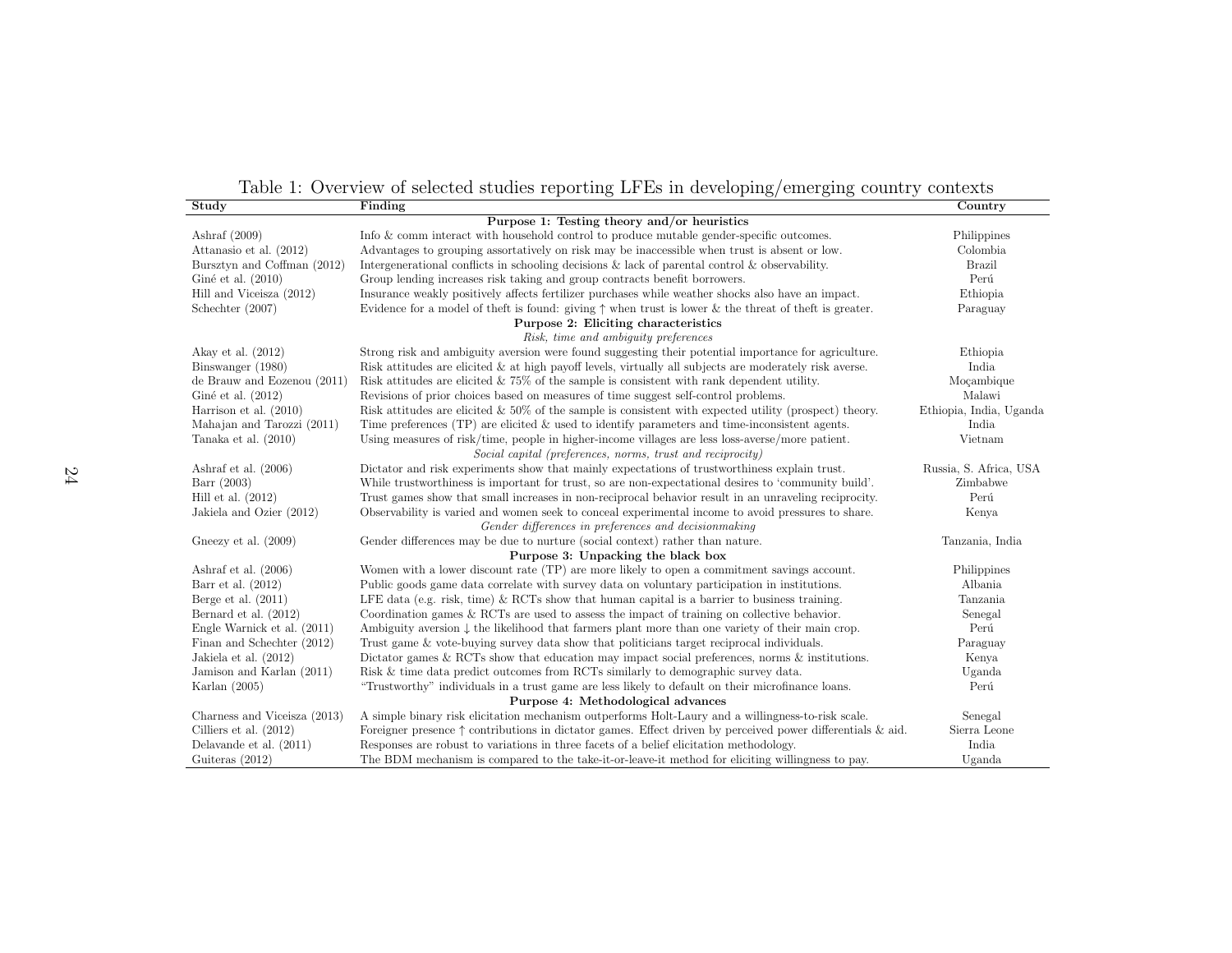| Study                           | V                                                                                                                                                    | $\mathbf{r} = \mathbf{r}$<br>$\boldsymbol{X}$ | $\hat{g}(x, x', z)^a$                 |
|---------------------------------|------------------------------------------------------------------------------------------------------------------------------------------------------|-----------------------------------------------|---------------------------------------|
| Ashraf $(2009)^b$               | $Y = 1$ if gift certificate for self                                                                                                                 | $x_1 =$ public                                | $\hat{g}(x_1, x_2, z) = -0.33$        |
|                                 | $Y = 0$ if deposit into own/joint account                                                                                                            | $x_2$ = private                               | $\hat{g}(x_2, x_3, z) = 0.28$         |
|                                 |                                                                                                                                                      | $x_3$ = negotiation                           | $\hat{g}(x_1, x_3, z) = -0.05$        |
| Attanasio et al. $(2012)^c$     | $Y = 1$ if risk pooling group formed                                                                                                                 | $x_1 =$ close family/friends                  | $\hat{g}(x_1, x_2, z) = 0.30$         |
|                                 | $Y = 0$ if risk pooling group not formed                                                                                                             | $x_2 =$ other relationship                    |                                       |
| Bursztyn and Coffman $(2012)^d$ | $Y_1$ =parent's preference for conditionality                                                                                                        | $x_1$ =baseline                               | $\hat{g}(x_1, x_2, z) = -0.62$        |
|                                 | $Y_2$ =child's preference for conditionality                                                                                                         | $x_2$ =text message                           | $\hat{g}(x_1, x_3, z) = -0.64$        |
|                                 |                                                                                                                                                      | $x_3$ =don't tell                             |                                       |
|                                 |                                                                                                                                                      | $x_4$ =nonclassroom                           |                                       |
| Giné et al. $(2010)^e$          | $Y_1$ = risky project choice rate                                                                                                                    | $x_1$ = individual liability (IL)             | $\hat{g}(x_1, x_2, z) = -0.02$        |
|                                 | $Y_2$ = repayment rate                                                                                                                               | $x_2 =$ joint liability (JL)                  | $\hat{g}(x_2, x_3, z) = 0.02$         |
|                                 |                                                                                                                                                      | $x_3 = JL +$ monitoring (M)                   | $\hat{g}(x_3, x_4, z) = -0.07$        |
|                                 |                                                                                                                                                      | $x_4 = JL + M + communication (C)$            | $\hat{q}(x_4, x_5, z) = -0.01$        |
|                                 |                                                                                                                                                      | $x_5 = JL + M + C +$ partner choice           |                                       |
|                                 |                                                                                                                                                      | $x_6, , x_{10}$ = Above + dynamic incentives  |                                       |
| Hill and Viceisza (2012)        | $Y = \text{bags of fertilizer}$                                                                                                                      | $x_1$ = no insurance                          | $\hat{g}(x_1, x_2, z) = 0.273$        |
|                                 |                                                                                                                                                      | $x_2 =$ insurance                             |                                       |
| Schechter $(2007)^f$            | $Y_1$ =theft                                                                                                                                         | $x_1$ = no one passes field                   | $\hat{g}(x_1, x_2, z) = -0.60$        |
|                                 | $Y_2 = \text{gift}$ giving                                                                                                                           | $x_2$ = someone passes field                  | $\hat{g}(x_3, x_{3\prime}, z) = 1.33$ |
|                                 | $Y_3$ =trust                                                                                                                                         | $x_3$ = number of stealable crops             |                                       |
|                                 | <sup>a</sup> I do not report the estimation procedure or the statistical significance of these effects. Refer to the original articles as necessary. |                                               |                                       |

Table 2: Estimates of causal effects for purpose 1 studies

 $b<sup>b</sup>$  The original article reports gender disaggregated effects. The estimates reported here are for males.

 $\epsilon$  The estimates reported are for social relationships. See table 5 (page 147) of the original article for further detail.

 $d$  The estimates reported are for the parent's choices.

e The estimates reported are for the rate of risky project choice.

† See table <sup>4</sup> (page 77) of the original article for further detail.

f The estimates reported are for gift giving. See table 5 (page 1578) of the original article for further detail.